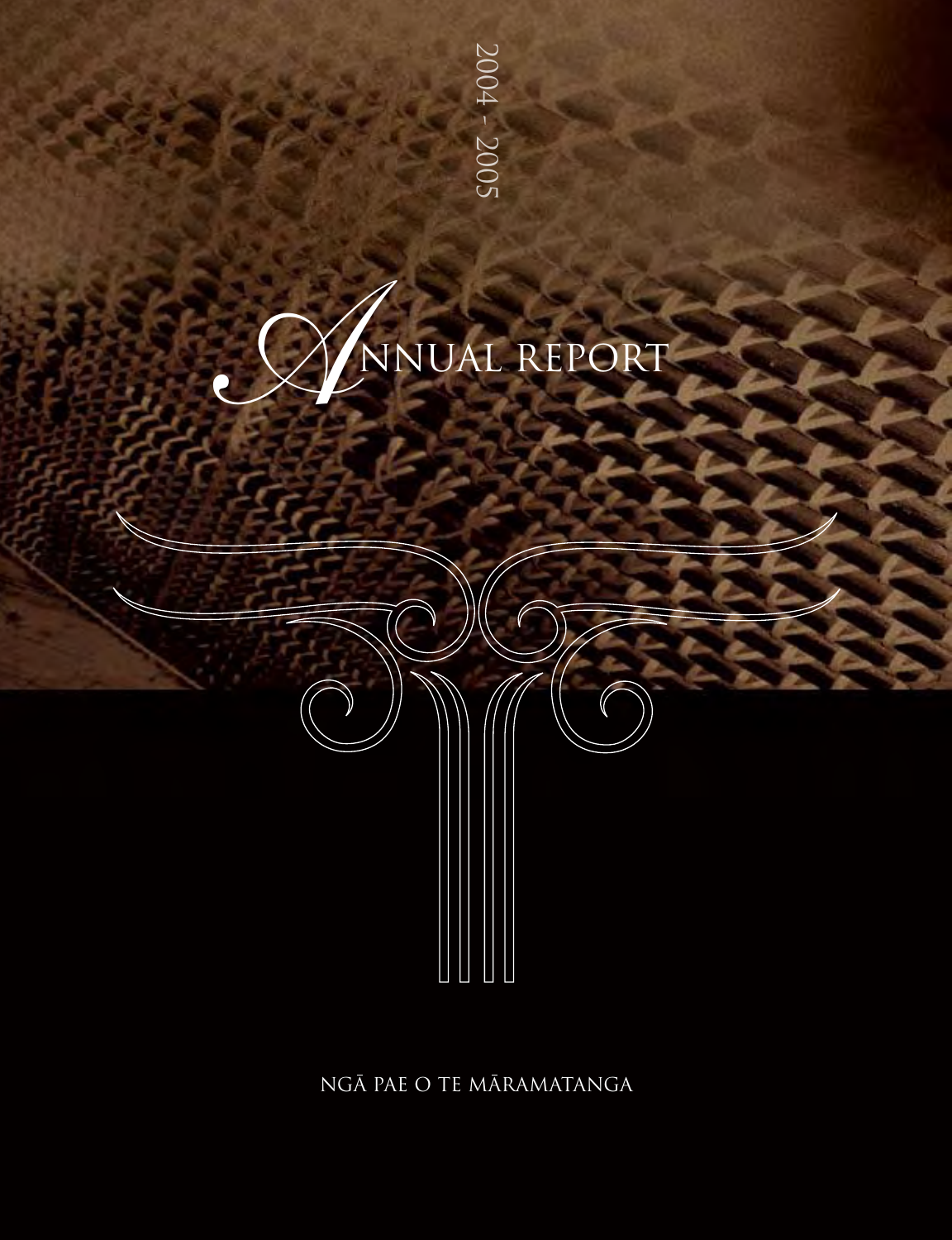# Ko te pae tawh

arumia kia tata

puta i te wheiao

ki te ao mārama

tata

e a

**ko te pae tawhiti arumia kia tata ko TE PAE TATA whakamaua kia puta i te wheiao ki te ao marama**

Ko

seek to bring the distant horizon closer BUT THE CLOSER HORIZON. grasp it so you may emerge from darkness into whakandua Kia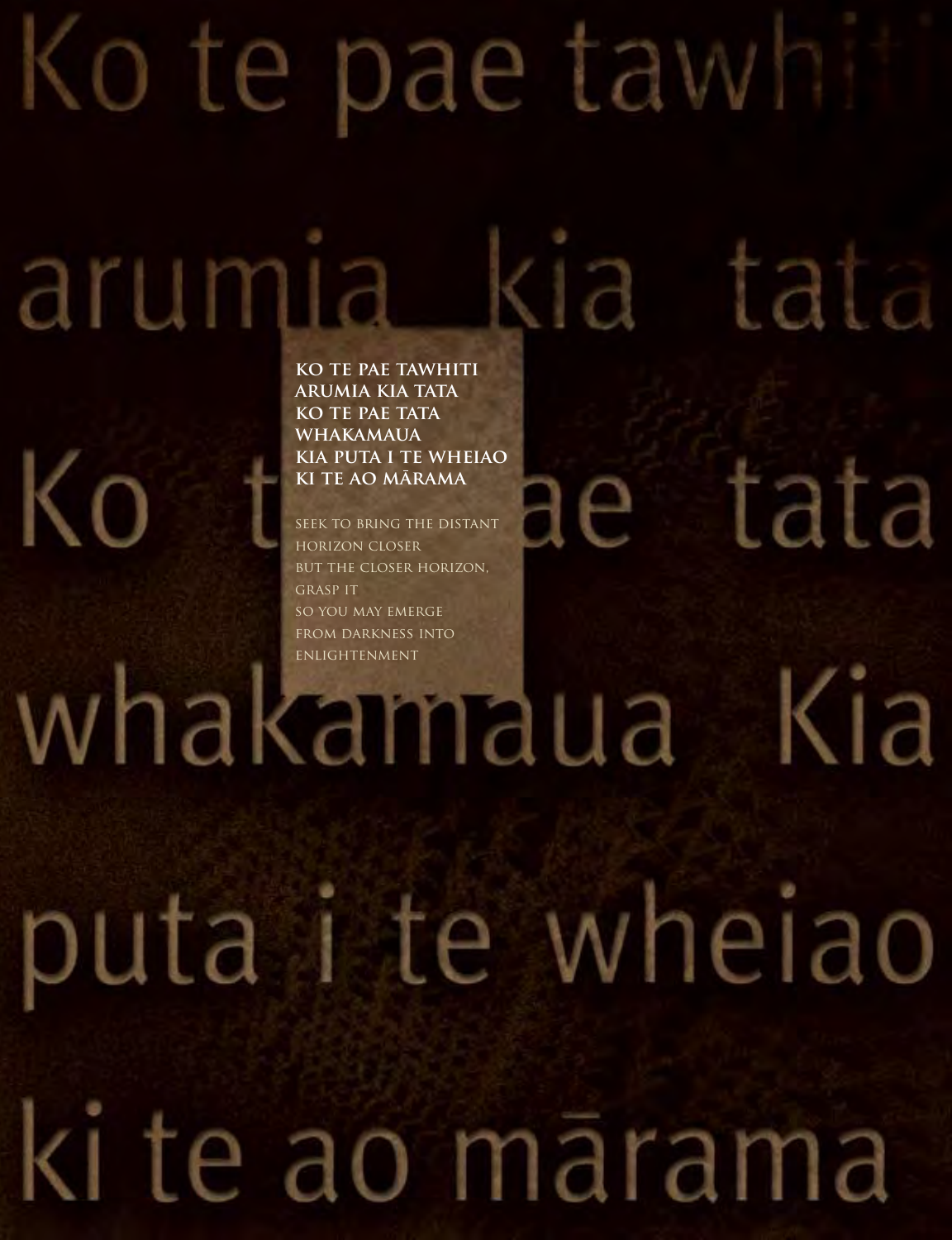# CONTENTS CONTENTS

| Contents                      | $\mathbf{1}$   |
|-------------------------------|----------------|
| Overview                      | $\overline{2}$ |
| Acting Chair's Report         | 4              |
| Board                         | 6              |
| Joint Directors' Report       | $8\,$          |
| Research Programme            | 12             |
| Capability Building Programme | 15             |
| Knowledge Exchange Programme  | 18             |
| Publications                  | 21             |
| <b>Financial Statements</b>   | 30             |
| <b>Staff</b>                  | 36             |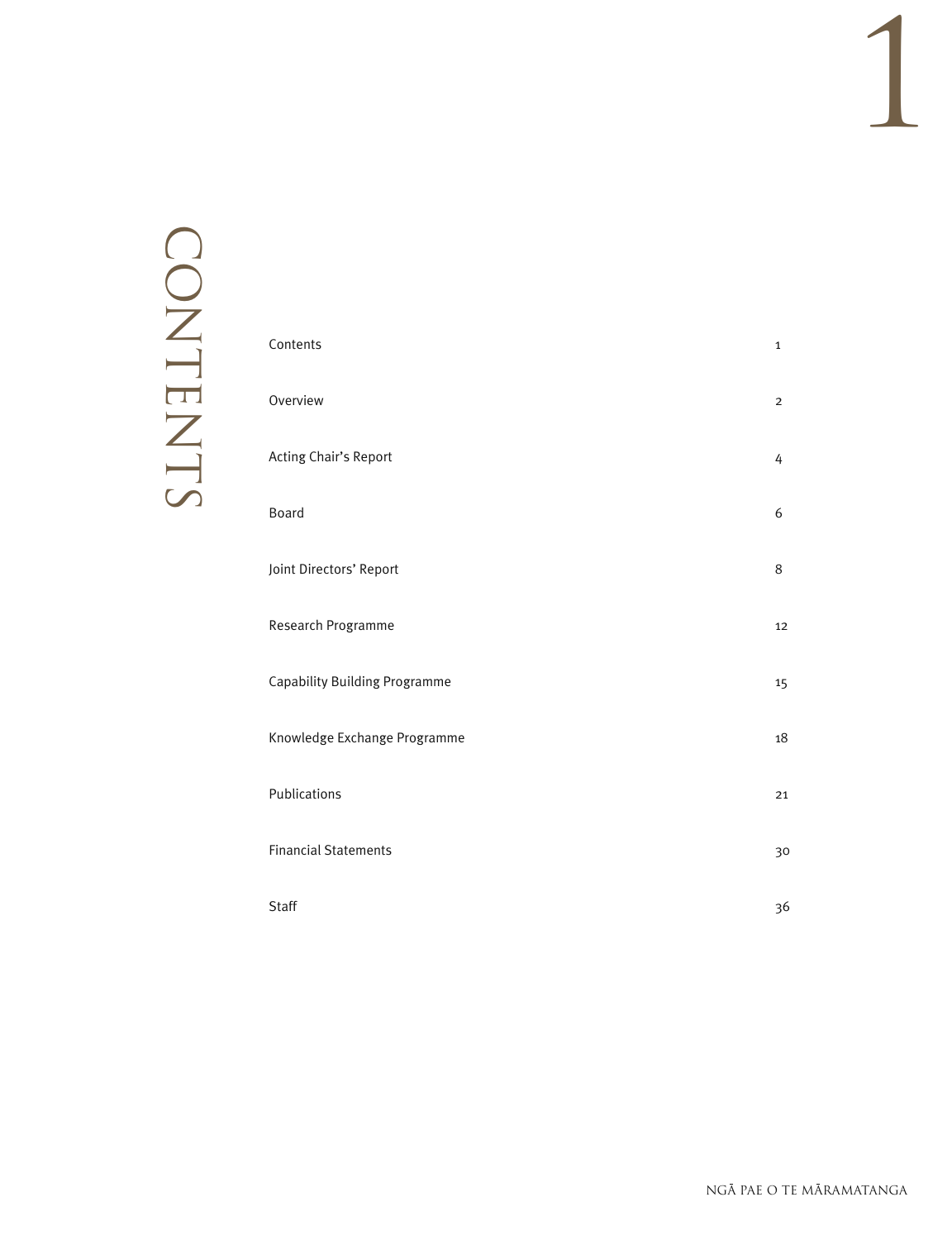### OVERVIEW

 $\overline{2}$ 

The only national Centre of Research Excellence that specifically incorporates a social focus into its work, Ngä Pae o te Märamatanga is a first in many ways. The Centre is the only Mäori Centre of Research Excellence. It is seeking to make a special contribution to Mäori knowledge and knowledge exchange. And it has a unique and ambitious vision of contributing to social change for the benefit of Mäori and all New Zealanders.

**We want research to help build the nation, our leaders and whänau. This is no easy challenge.** We must create our own infrastructure and nourish a culture of research as we grow. But the Centre's achievements underline remarkable success.

We support research and development that fosters healthy communities in healthy environments, encourages social and educational transformation and brings a uniquely Mäori world view to new frontiers of knowledge. We are accelerating the growth in numbers of Mäori researchers, and conducting research in ways that genuinely engage with diverse Mäori communities.

*A*NNUAL REPORT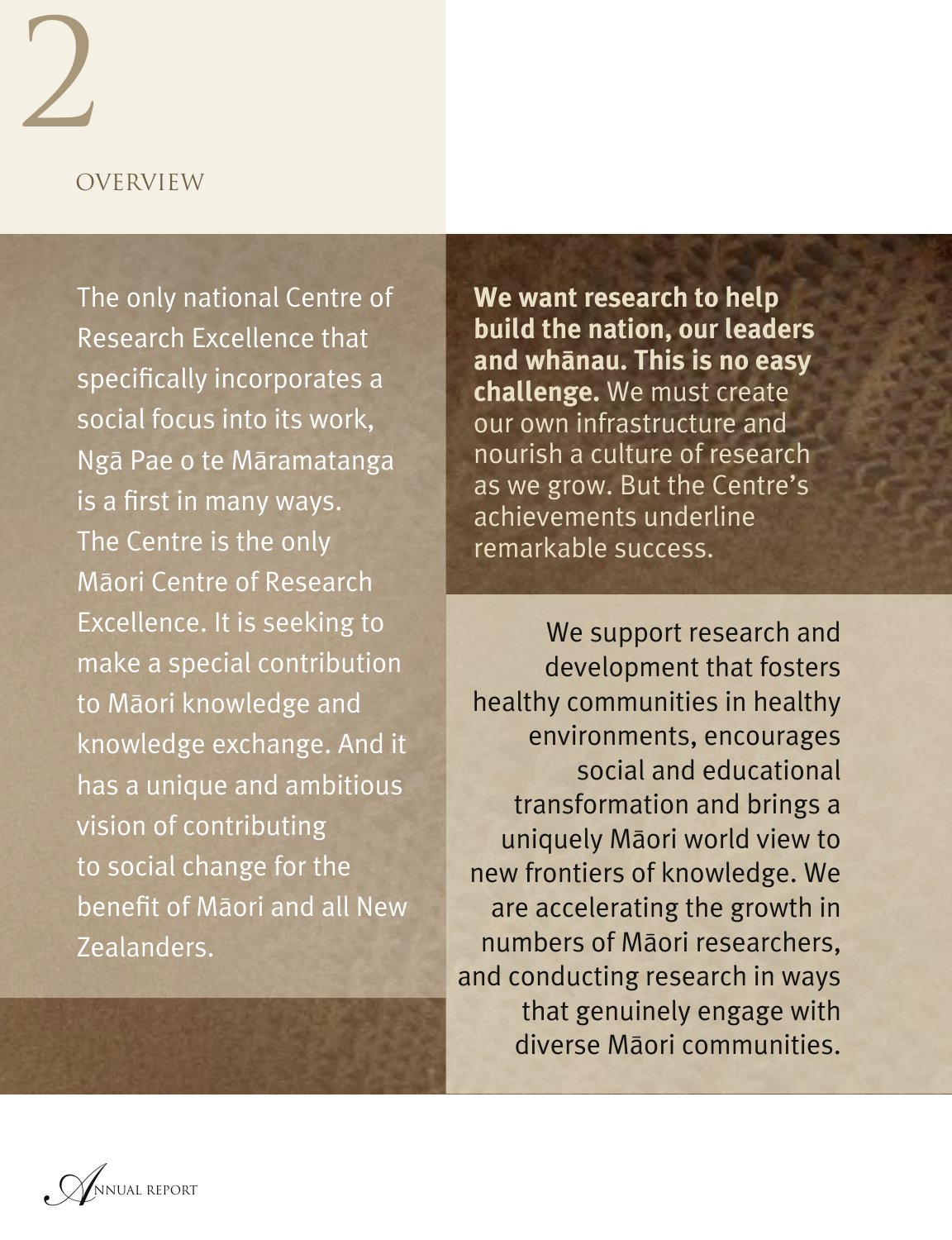This has been achieved, of course, thanks to the support of partners in other research organisations and in communities all over New Zealand – and indeed in the whole field of international indigenous research.

**We have a clear focus on producing excellent research.** Many challenges remain. Delivering fully on our vision may take 25 years. But the achievements over the reporting period give us confidence for the challenges that still lie ahead.

We work through three core, and often interwoven, areas of activity: research, capability building and knowledge exchange. Among many highlights in the reporting period Ngä Pae o te Märamatanga was involved in the publication of 22 peer reviewed academic papers, the launch of seven new books and internationally regarded publications and over 25 academic research projects. Across our three programmes we made it possible for over 2000 Mäori scholars, community members and international academics to engage in research and its applications. Several research projects produced outcomes that were acted on promptly by government and other agencies. Our programme for Mäori PhD enrolments went from strength to strength – and is on track to achieve a target of 500 new PhDs in five years.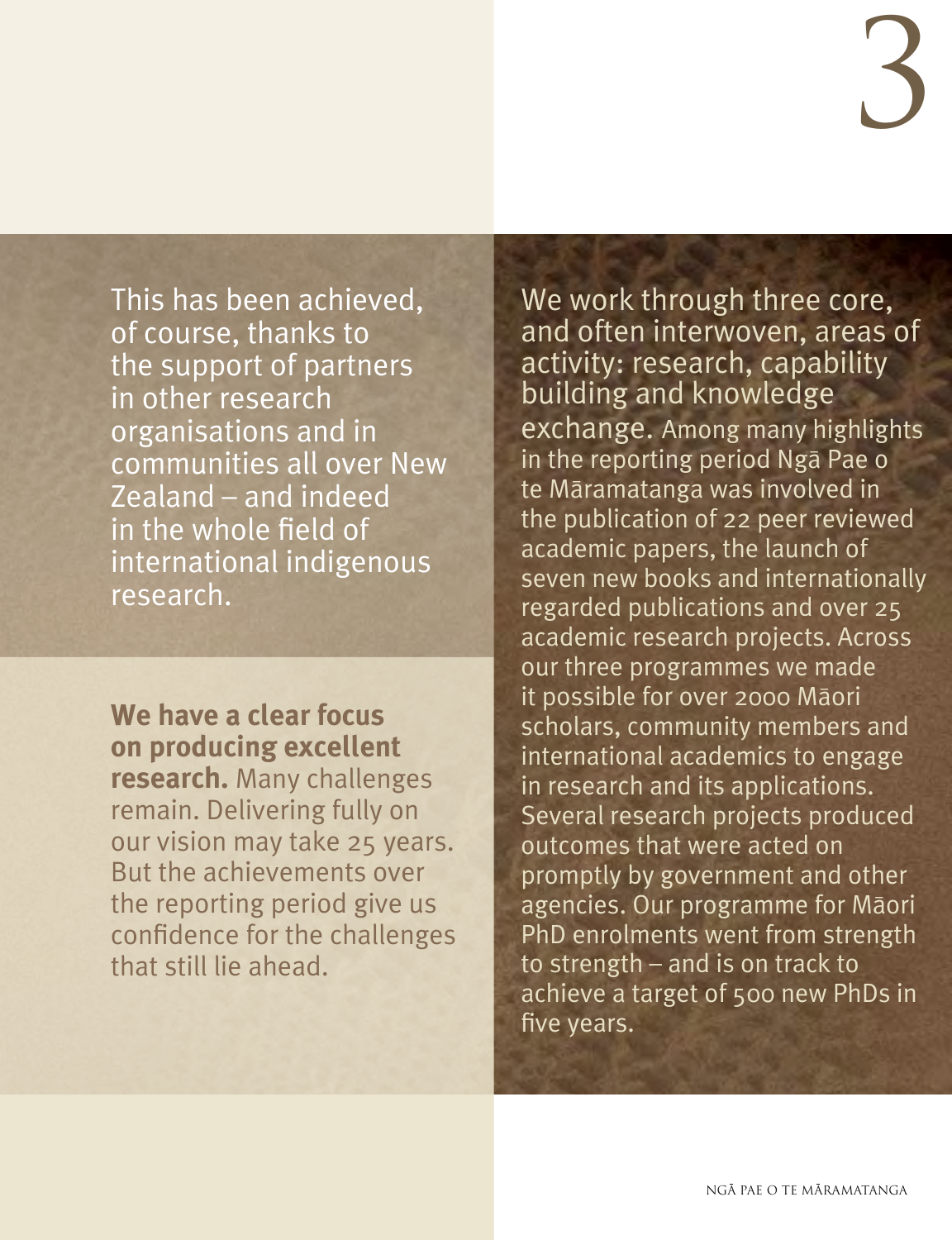

#### WE MOVE TOWARDS AN EXCITING FUTURE

This reporting period, from July 2004 to December 2005, has been in many ways a watershed, with perhaps the most important event for the medium-term future being the very solid endorsement we received from the Tertiary Education Commission's Mid-Term Review for the Centre's work over our first two-and-a-half years. This Review confirmed funding to continue the Centre's work over the next two-and-a-half years. It provides valuable stability of resourcing, and is also a very welcome confirmation of just how much has been achieved.

At Ngä Pae o te Märamatanga we are developing a new paradigm. It is one that is uniquely part of this Centre's vision, and of course also unique to New Zealand. Across all our activities research needs are identified from Mäori experience of those needs, using thinking that comes from a Mäori perspective and addressed within the context of a Mäori world view. Working from scratch, and without the benefit of pre-existing infrastructure or organisational models, the Centre has had to develop simultaneously both its work programme and the administrative structures to see its programme thrive.

Our focus is on building a reputation for excellence across three main areas of activity: research, capability building, and exchange of knowledge. We aim for high levels of synergy across all these activities. And we have been set high goals, as we aim to deliver high quality research outputs of direct benefit to Mäori in particular and New Zealand society in general – and to accelerate full participation by Mäori in all aspects of society and the economy.

Towards these goals, and as set out in more detail later in this report, we are pleased to be able to report exciting developments across a variety of research projects including: learning modalities and experience among Mäori students in schools (both conventional and Mäori language medium); self-perception and aspirations of young Mäori; obstacles to successful care for elderly Mäori people; scientific, engineering and architectural development of *uku* (clay) as a means of providing comfortable, sustainable, and appropriate buildings for Mäori communities; and differential rates of evolution of indigenous species across the Pacific and their dependence on local insolation and climatic conditions.

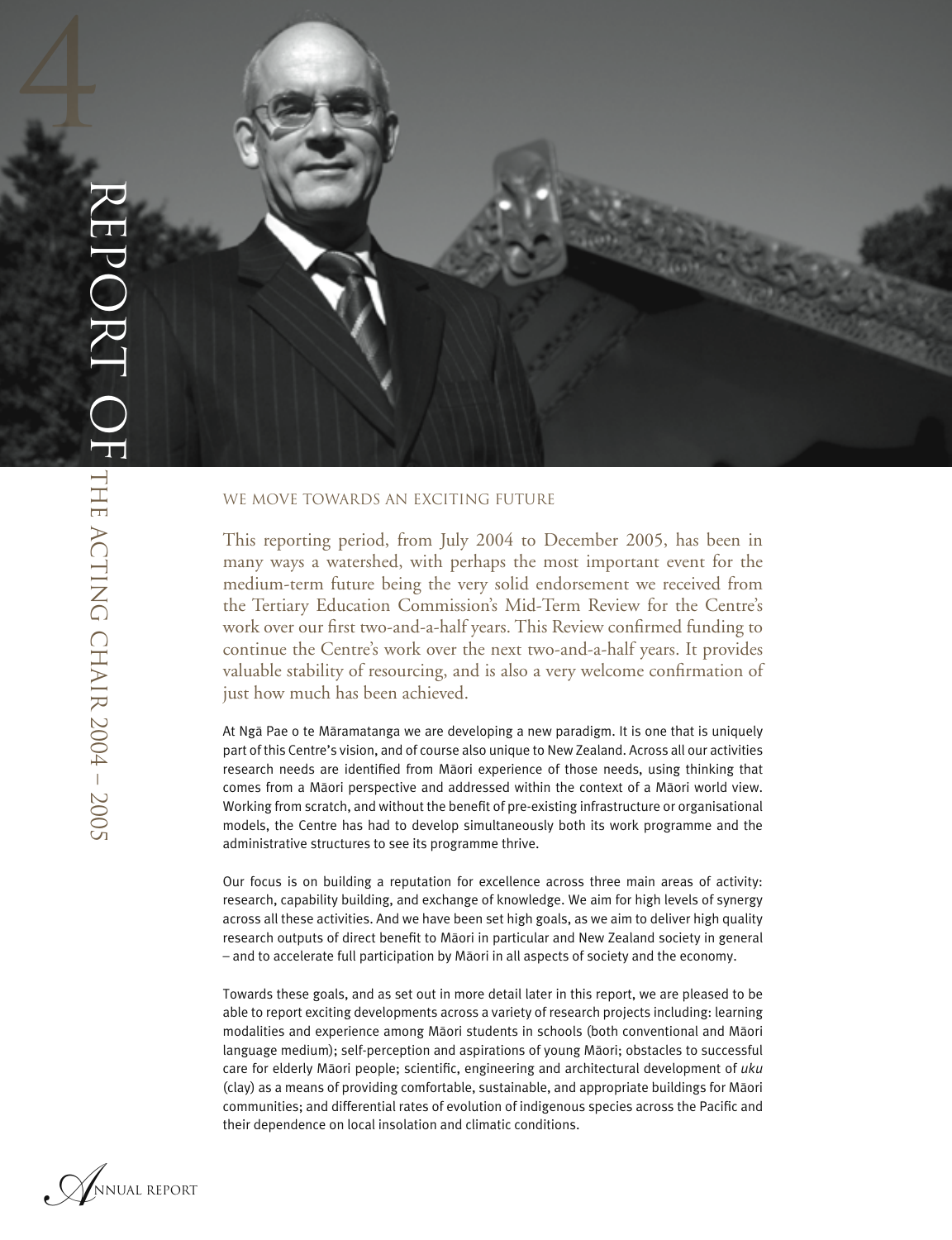Another milestone was achieved with the launch of *Alter*Native, our own academic journal and the first international journal of indigenous studies, an achievement of which we can be justifiably proud.

We remain well aware, of course, that much still remains to be done. To this end, several key initiatives were approved during 2004-5, including the appointment of an International Research Advisory Panel to provide external review of our activities; the appointment of specialist managers for our Research, Capability Building, and Knowledge Exchange programmes; the development of improved business support capability, and the opening of the Centre's contestable research funding programmes to scholars nationwide.

These initiatives will enhance the volume and quality of research results. We look forward to the fruits they will bring, and are mindful that, as momentum increases, stakeholder expectations and calls on our resources will also grow. Over the next twoand-a-half years we will manage our limited resource base carefully.

This reportwould not be completewithout acknowledgement of the tremendous service provided to the Centre by Adjunct Professor M.J.A. (Mick) Brown, and Professor Mason Durie. It is with great regret that I record their resignations: Professor Brown due to retirement and Professor Durie due to the increased pressure from an already massive workload. As inaugural Chair of Ngä Pae o te Märamatanga, Professor Brown made a huge contribution to establishing the culture of the Centre as one in which academic rigour and excellence must never be compromised. The wise advice of Professor Durie as a member of the Board was instrumental in enabling the Centre's achievements to date. We are deeply grateful to them both.

I would also like to acknowledge the committed service to Ngä Pae o te Märamatanga by current Board members. Their guidance – on very many occasions above and beyond any reasonable expectation – has seen us establish a flourishing organisation with robust operating structures. And, finally, I must thank the management and staff of the Secretariat for their dedicated service, hard work and determination.

It has been a fascinating and challenging time – and a great privilege to serve as Acting Chair. The Joint Directors and my fellow Board members have been hugely supportive. The Centre is in excellent heart aswe move forward to the next stage of our development and an exciting future.

Professor Tom Barnes

 $I. H.$  Bannes.

Acting Chair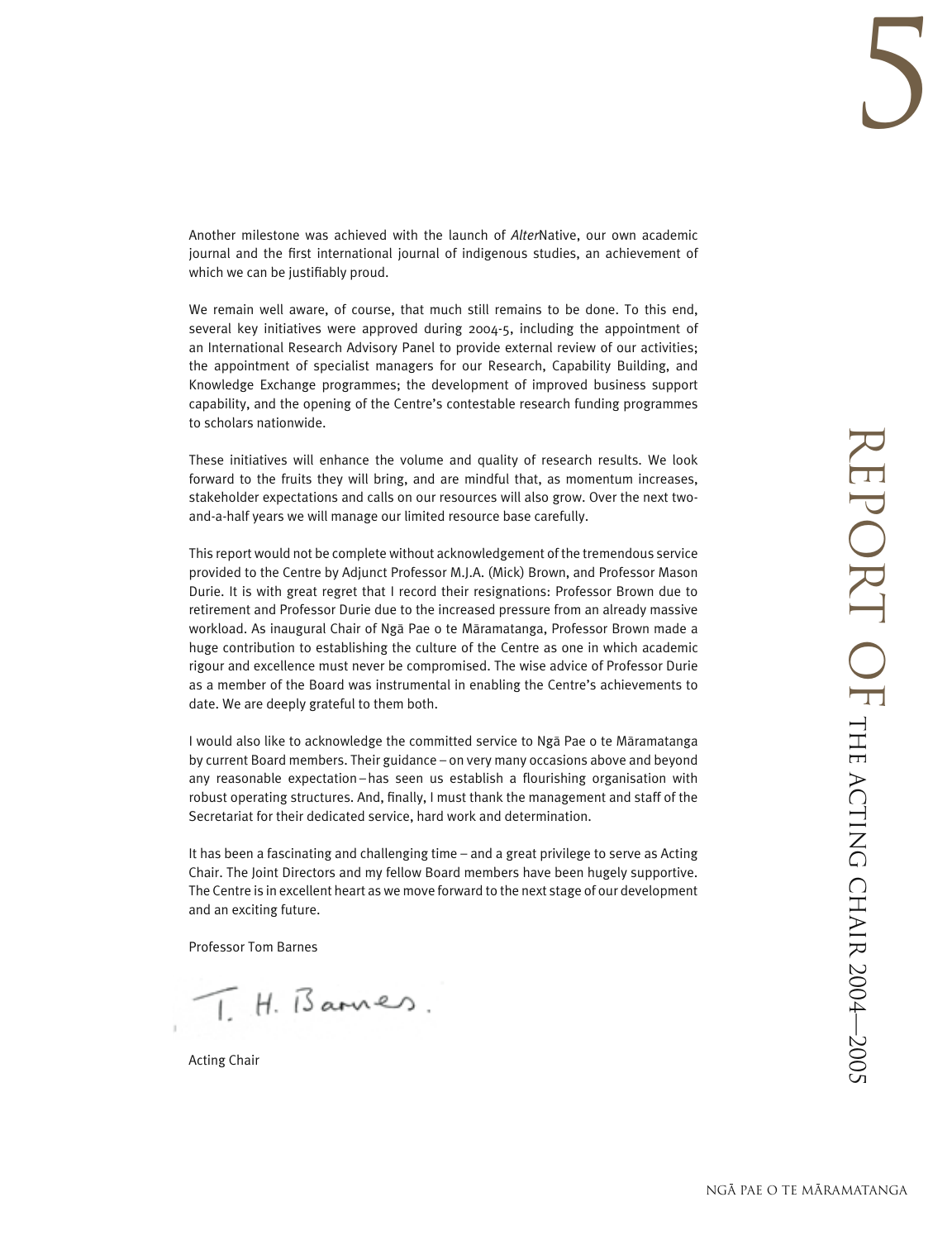





#### **Adjunct Professor M.J.A. (Mick) Brown**

Board Chair (July 1, 2004 – March 8, 2005) Ngäti Kahu, Te Aupouri, Te Rärawa, Ngäpuhi LLD, CNZM

#### Auckland

Adjunct Professor Michael Brown is a former District Court Judge and Principal Youth Court Judge from 1980 to 1990, when he was appointed first principal judge of the newly established New Zealand Youth Court, a position he held until his retirement in 1996. Professor Brown is a former Chancellor of the University of Auckland, a member of the Mäori Advisory Committee to the Law Commission, and former Chairman of the Mäori Education Commission and the Alcohol Advisory Council of New Zealand. He served as Pro Vice-Chancellor (Mäori) at the University until his retirement late in 2005. He has been a member of various charitable trusts, including the Auckland Cricket Association and the Alcohol and Liquor Advisory Council, and continues to serve on The Child Development Foundation of New Zealand.

#### **Professor Tom Barnes**

Board member (July 1, 2004 – March 8, 2005) Acting Chair (March 9, 2005 – May, 2006) BSc (Hons), MSc PhD Auckland

Professor Tom Barnes is Deputy Vice-Chancellor (Research) and Professor of Physics at the University of Auckland. He came to New Zealand in 1981 to join the DSIR in the Physics and Engineering Laboratory. Following that he worked in Japan on optical research, from 1987 to 1991. Professor Barnes holds several patents and collaborates in research with Industrial Research Limited and universities in New Zealand, the United Kingdom and Japan. Professor Barnes is also a member of the Boards of the National Research Centre for Growth and Development, and the Foundation for Research, Science and Technology.

#### **Professor Mason Durie**

(July 1, 2004 – November 22, 2004) CNZM, MBChB, DPsych (McGill), DLitt, FRANZCP, FRSNZ Ngäti Rangitäne, Ngäti Kauwhata, Ngäti Raukawa Associate Vice-Chancellor (Mäori), Massey University Professor Mason Durie is Professor of Mäori Research and Development and Assistant Vice-Chancellor (Mäori) at Massey University. A leading scholar in Mäori research and development, Professor Durie has had a long and distinguished career in Mäori health. Professor Durie has served on a number of community and national organisations including the Foundation for Research, Science and Technology, the Museum of New Zealand Te Papa Tongarewa, the New Zealand Board of Health and the Law Commission (Mäori Advisory Committee). Professor Durie currently chairs the Secondary Futures Project and is a Commissioner on the Families Commission.

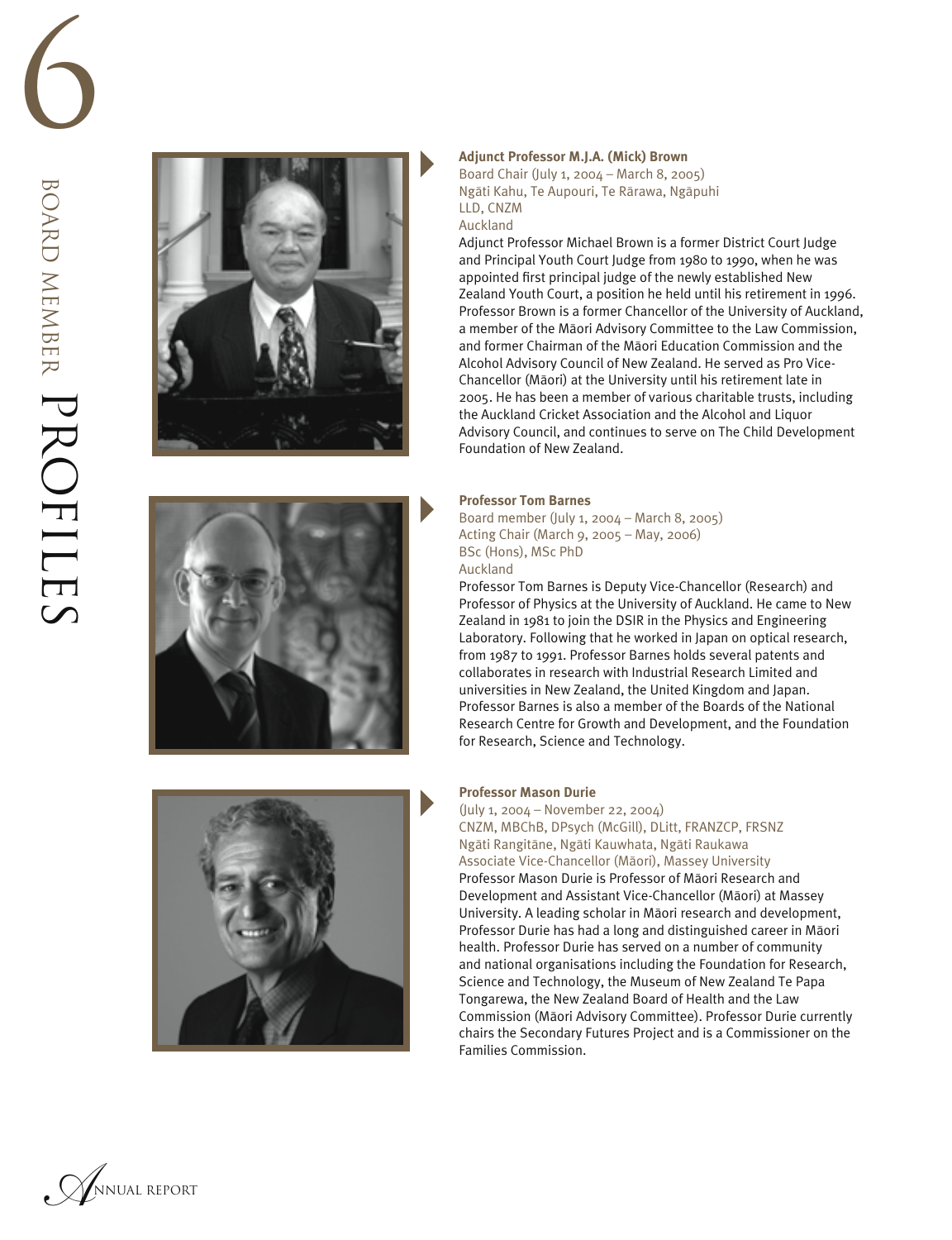



#### **Dr Farah Palmer**

#### PhD

#### Ngäti Mahuta, Ngäti Waiora (Tainui) Palmerston North

Dr Farah Palmer is Director of Te Au Rangahau, The Mäori Business Research Centre, at Massey University. Dr Palmer's research interests are in management and Mäori development issues, particularly as they apply to business, sport sociology and sport education. Dr Palmer has also captained the New Zealand Women's rugby team (Black Ferns) from 1997 to 2005. She serves on the Sports Disputes Tribunal, and is a trustee of the Palmerston North Girls' High School Trust and Tü Toa Trust. She has also been involved in the Women's Advisory Group for the International Rugby Board.



#### **Alison Paterson**  FCA, QSO Auckland

Alison Paterson brings great experience in corporate governance and leadership in both the services and health industries. Mrs Paterson is currently Chair of Landcorp Farming Ltd, the Electricity and Gas Complaints Commission, BPAC NZ Ltd, the Ambulance NZ Communications Project, and the National Research Centre for Growth and Development. She is also Deputy Chair of The Reserve Bank Ltd and was previously Chair of Waitematä Health Ltd and DHBHZ Inc as well as Deputy Chair of Health Waikato Ltd. Mrs Paterson is also a director of Metrowater Ltd and Abano Ltd and is a councillor of Massey University and of Barnardos.

Brenda Tahi is Director of Brenda Tahi Associates, a consultancy in strategic management and research, and has held a number of directorships mainly in the public sector. Currently, Ms Tahi is the Deputy Chair of the Accident Compensation Corporation and holds directorships for the Institute of Geological and Nuclear Sciences and Huia New Zealand Ltd. Ms Tahi is also a Trustee of the Tühoe Tuawhenua Trust in Ruatähuna. In her past career in the public service Ms Tahi held senior management and policy advisory positions in the Department of Internal Affairs, the Ministry of Women's Affairs and the



## Office of the Controller and Auditor-General.

**Brenda Tahi** 

BSS, MBA (Henley) Ruatähuna



#### **Mike Stevens**

#### Ngäti Raukawa, Ngäti Kauwhata

Te Whänau ä Ruataupare, Ngäti Porou

Mike Stevens has worked for many years in the area of Mäori business and economic development, in both private and senior public sector positions. He has worked with the Foundation for Research, Science and Technology, is a member of the New Zealand Universities Academic Audit Unit and is a Trustee of Te Tohu Täkaro o Aotearoa Charitable Trust. Mr Stevens operates a consulting company, Taiaho Limited, focusing on iwi commercial development.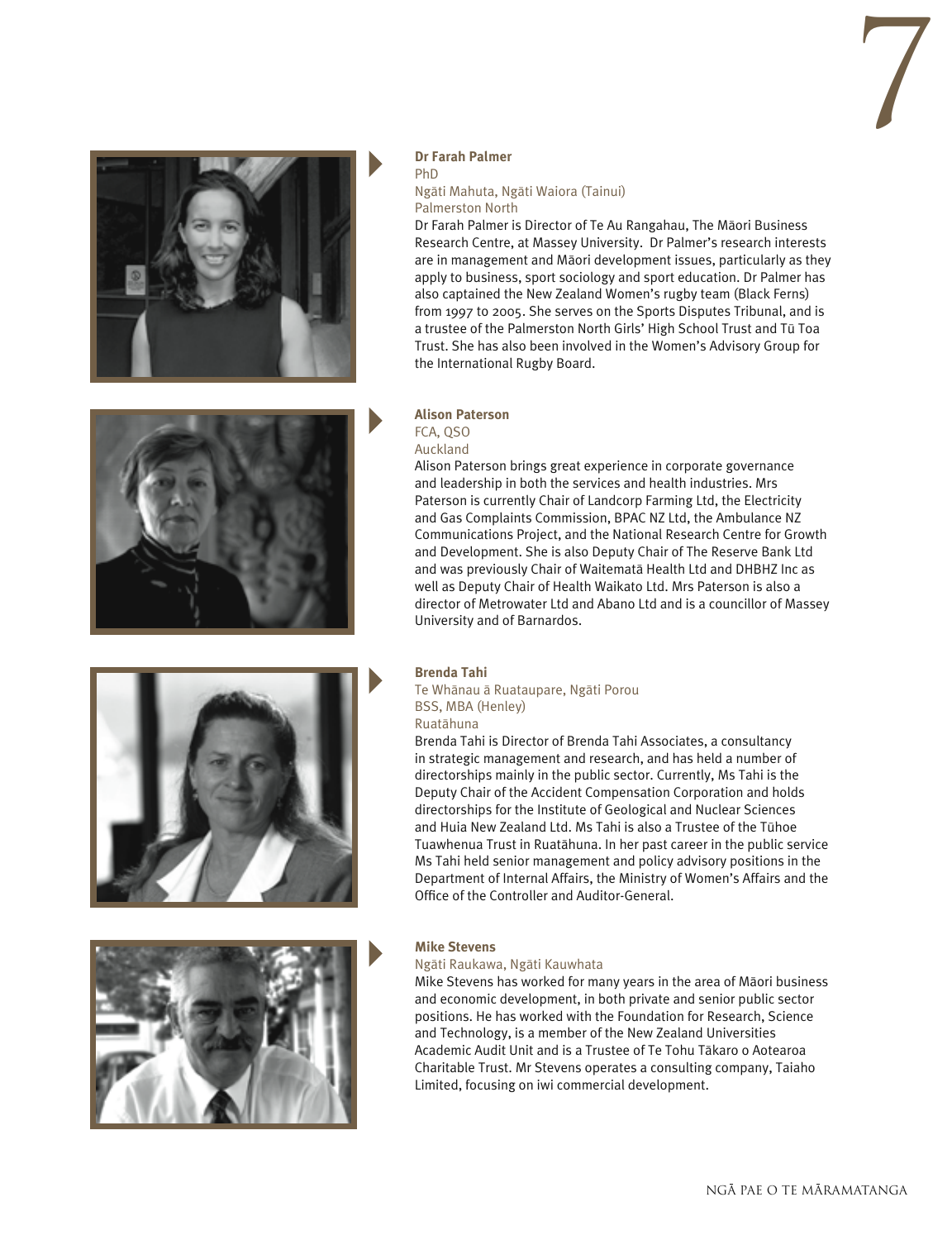## DELIVERING BENEFITS TO MAORI AND THE NATION

*Ko te pae tawhiti arumia kia tata Ko te pae tata whakamaua Kia puta i te wheiao ki te ao märama!*

*E tö mätau rahi kua huri ki tua o pae maumahara Haere, haere, haere atu rä! Ahakoa kua riro ake koutou i te tirohanga kanohi Ka mau tonu koutou i roto i ö mätau mahara.*

*E tätau mä, ngä mörehurehu o rätau mä Kia mau, kia ü, kia manawa nui Ki te whakatutuki i ngä moemoeä I whakarërea iho ki a tätau e rätau mä.*

*Anei rä te pürongo-ä-tau ä Ngä Pae o te Märamatanga Ko ngä käkano i tanumia i te koanga Ko ngä hua i hauhaketia i te raumati Kia pakari ai tätau katoa Kia pai ai te hoe i tö tätau waka nei.*

*E tika ana kia tü whakahïhï tätau i ënei mahi ä tätau E tika ana hoki kia mihia nuitia ngä kaihautü, ngä kaihoe Tae atu hoki ki ngä häpai-ö ö tö tätau waka Kei hea atu hoki!*

*Näreira maranga ake rä, titiro whakarunga, anga whakamua!*

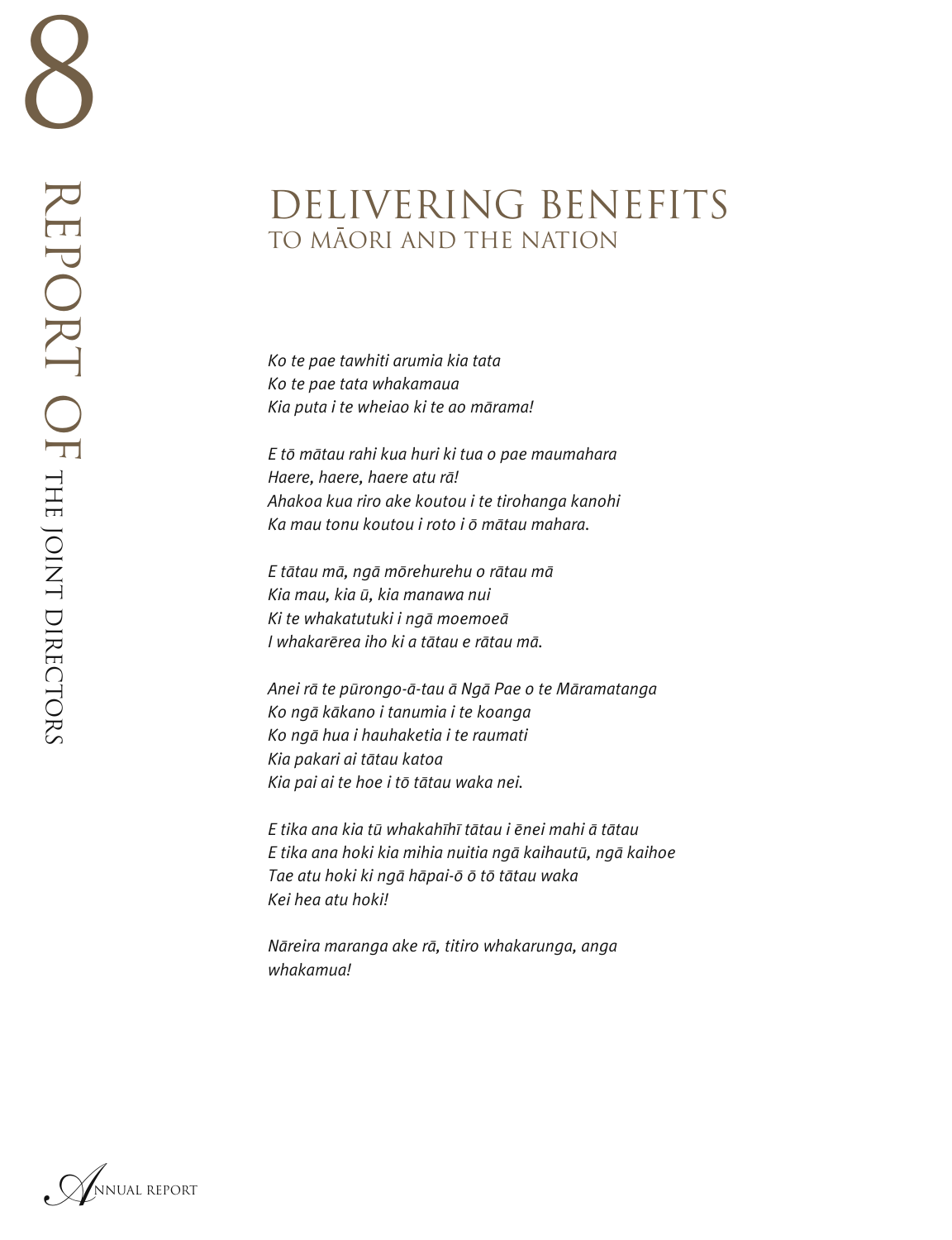In this reporting period we have seen strong gains across our three core areas of activity: research, capability building and knowledge exchange, and very good progress in delivering on a vision of full participation by Mäori in all aspects of New Zealand society.

Our Research Programme aims to generate new knowledge that can transform society, and it has flourished. Presentations of research results at leading conferences and publication of books and refereed journal articles grew rapidly. We also saw good gains in shortening the pathway from primary research, through publication, to practical application. End-users increasingly recognise that research supported by Ngä Pae o te Märamatanga generates valuable results that can be applied to diverse, long-standing problems. One recent example was the research project, *Construction Workshops with Uku*, focusing on early engagement of Mäori in the uptake of a new building material that uses earth reinforced with flax fibre or muka, which is demonstrating real potential to meet a need for housing with a long design life at low cost. As set out elsewhere in this report, this research was then built on by another team as the basis for delivering an electronic educational resource in Te Reo Mäori that will encourage participation by more young Mäori in the sciences and related careers.

Our Capability Building Programme aims to produce a new generation of excellent researchers who will keep contributing to New Zealand society throughout their careers. At its centre is the MAI, the Mäori and Indigenous Doctoral Support, Programme. This facilitated academic training for over 200 Mäori PhD candidates nationally during 2004-5 and became increasingly international through interactions with Mäori and indigenous doctoral students from overseas. Many of these overseas students paid for their own travel to New Zealand to participate in MAI Programme activities, which are providing a new intellectual community for indigenous people facing similar challenges in their countries to those of Mäori doctoral students here.

Also in this reporting period, we introduced National Research Fellowships and Visiting Scholarships to enable mid-career researchers to contribute significantly to local, national and international literature in areas of strategic importance to the Centre. The first two Fellowships were awarded in late 2005.

The third strand of our work is the Knowledge Exchange Programme. This encourages the uptake of research results by people at all levels of the education system, policy agencies and government, together with the Mäori community and international and academic communities with interests in indigenous development. In this work we are seeking high multipliers of benefits on investment in programmes. The research project, *Bring 'Me' Beyond Vulnerability: Elderly Care of Mäori, by Mäori (Kei hinga au e, kei mate au e: Te Tiaki ä te Mäori i te hunga kaumätua Mäori),* neatly illustrated how this can work when it identified significant shortcomings in healthcare services for elderly Mäori outside urban areas. When the team engaged with communities on the East Coast and Hokianga areas early in 2005, word spread rapidly and other communities and Mäori health providers asked to join the project. The research team were subsequently invited to present at several international conferences. They have achieved multiple publications in the academic literature, and new service delivery measures are being adopted in line with their recommendations, which are also being studied by social agencies overseas.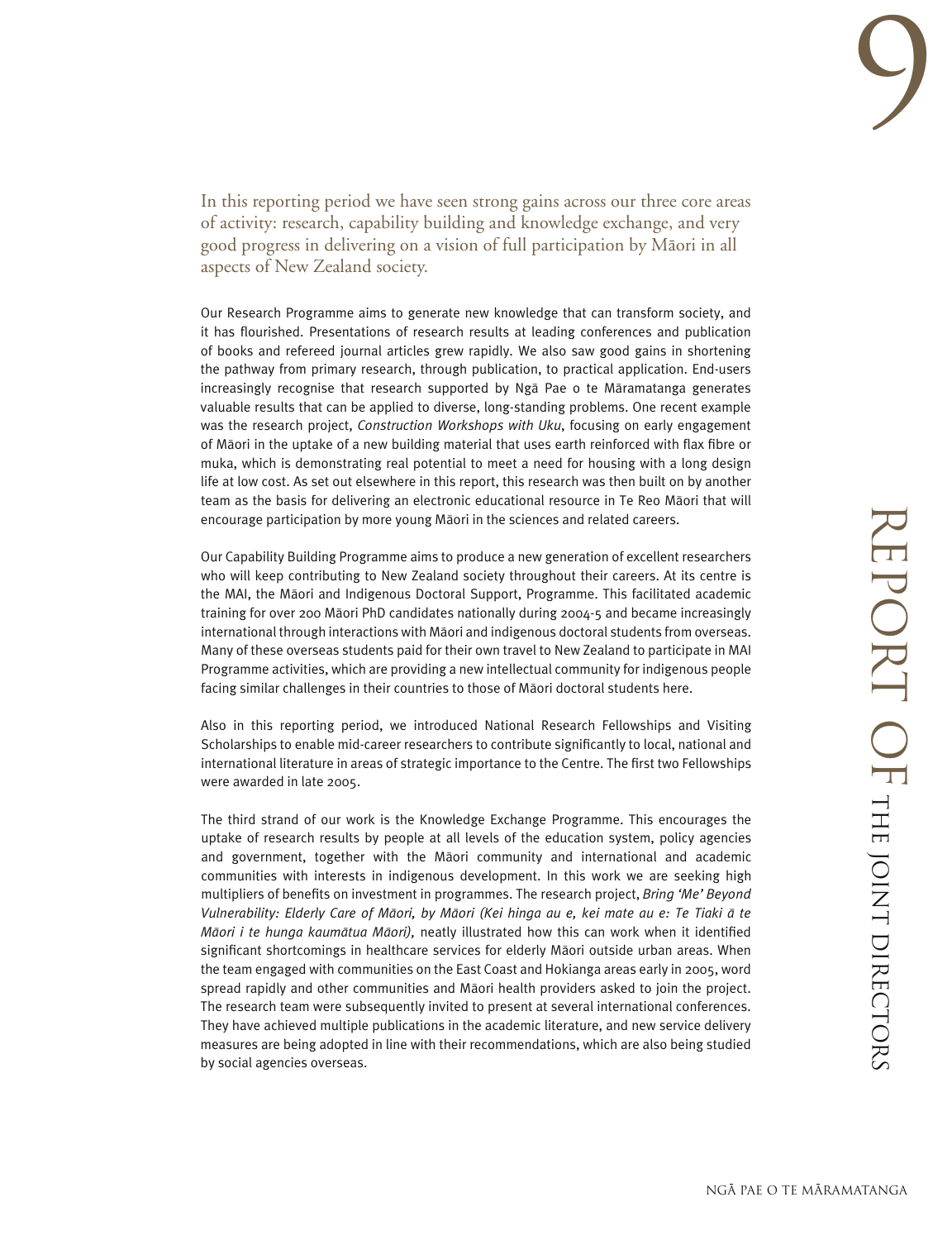Each area of activity is important in its own right. But, as the adaptation of the *Uku* project shows, they very often interweave. Our focus is on achieving combined outcomes in fostering both new knowledge and new value for the communities and networks involved in its development. The Secretariat of Ngä Pae o te Märamatanga has developed an integrated philosophy to underpin our operating context and formally identify what programmes must do to further the Centre's vision – both in building research excellence and, consistent with a founding goal, acting as a "network of networks".

Certainly, the last 18 months have seen vigorous growth in the number of Mäori and research communities we have been involved in bringing together. One spectacular success was a two-day workshop on Kaupapa Mäori Research funded by Ngã Pae o te Māramatanga and delivered by the International Research Institute for Indigenous Education (IRI) in November 2004. It was planned for 40 participants, but demand was so high that 400 enrolled.

A further highlight was the Centre's contribution to the World Indigenous People's Conference on Education (WIPCE), expertly organised and run by the staff and students of Te Wänanga o Aotearoa in November 2005. Ngä Pae o te Märamatanga and the Waikato University College hosted a series of Community Seminars, a Scholars in Residence Programme for overseas researchers attending WIPCE, a panel discussion in association with the Crown Research Institutes and a lively Science Dinner.

Nationally and internationally, publications we have supported are establishing a new infrastructure for indigenous scholarship. Highlights were the launch of our new academic journal *Alter*Native, along with the proceedings of our 2004 International Conference, and the first items in a monograph series.

As well as fostering a large cohort of excellent researchers Ngä Pae o te Märamatanga also aims to help Mäori research entities fulfil the basic but vital requirement of sustaining themselves. To this end, we convened a Business Skills Development course in December 2005, addressing issues such as the risk of institutional failure when key individuals depart, and the need for specialist training in governance, management, funding and operations for directors who may previously have had to learn skills on the job.

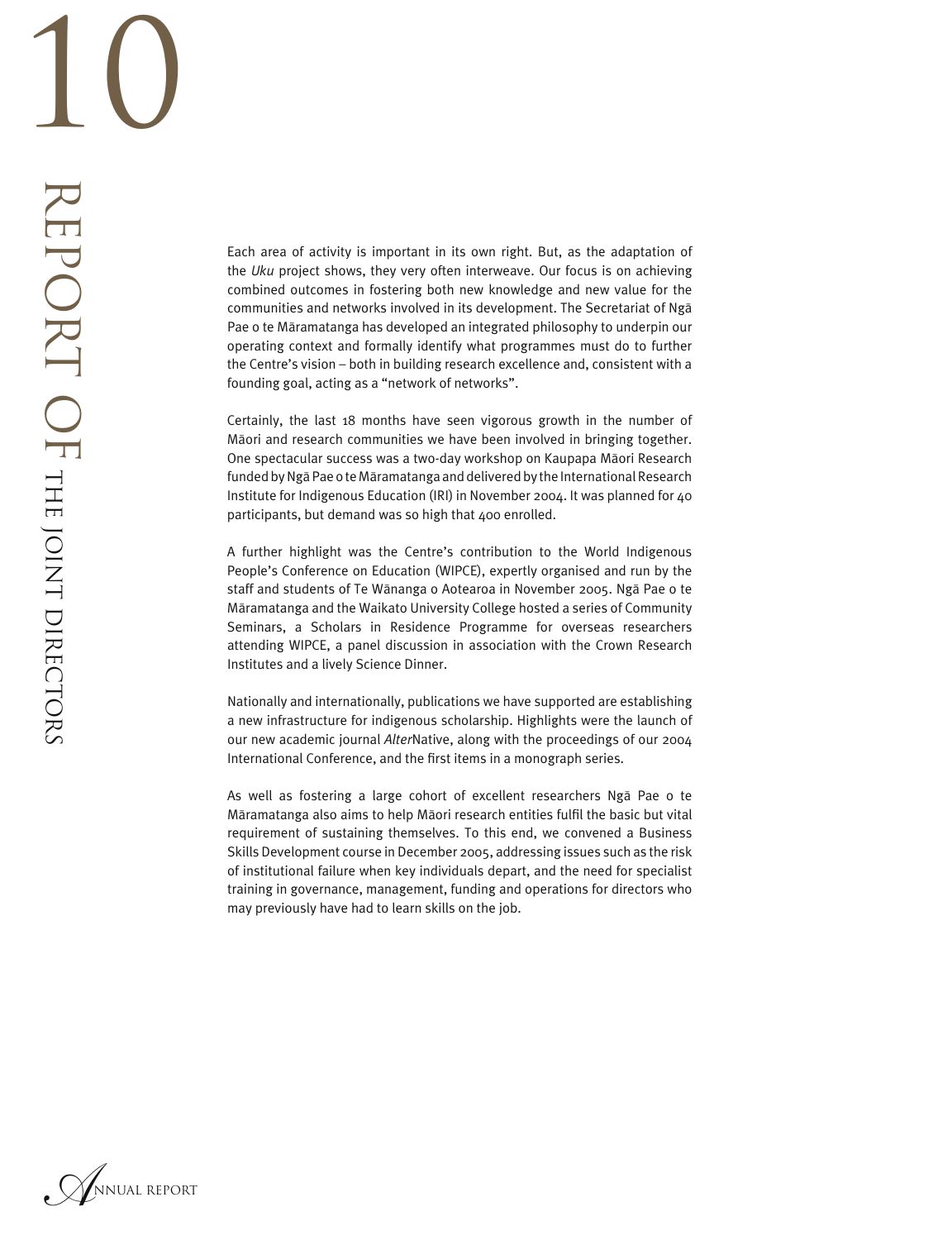As already noted, Ngä Pae o te Märamatanga depends on its networks. These are made up of people and institutions who contribute generously to a shared vision. Te Tapuae o Rëhua Ltd, for example, delivers the MAI Doctoral Programme in the South Island and hosted the 2005 Doctoral Conference at Onuku Marae on Banks Peninsula. The Waikato University College at Hopuhopu has been generous with its facilities, hosting the Doctoral Writing Retreat for the last three years, as well as activities associated with the WIPCE conference. We are grateful to the extended networks of schools with which Professor Russell Bishop, at the University of Waikato, and Dr Margie Hohepa, at the University of Auckland, work in separate research projects. We also acknowledge Dr Clive Aspin who, funded by the Health Research Council, leads the New Zealand component of a trilateral Canadian, Australian and New Zealand research project on community resilience to viral infection. We see a bright future, and look forward to seeing more Mäori, academic, national and international communities becoming involved in receiving and applying the contributions of Ngä Pae o te Märamatanga.

The Centre could not be what it is or aspires to become without its people. As Joint Directors, we gratefully acknowledge the wisdom of the Board in guiding us through a very challenging and exciting time. We are grateful to the staff of the Secretariat for their loyal service in meeting the challenge of building and operating new structures that support Mäori research, development and advancement. Finally, we honour the researchers, students, research entities and institutions, together with the many communities who have supported us – without these people none of the gains would have been possible.



Professor Linda Tuhiwai Smith **Professor Michael Walker** 

Linda Y. Smith

*Joint Directors*

F St

REPORT OF THE JOINT DIRECTORS REPORT OF THE JOINT DIRECTORS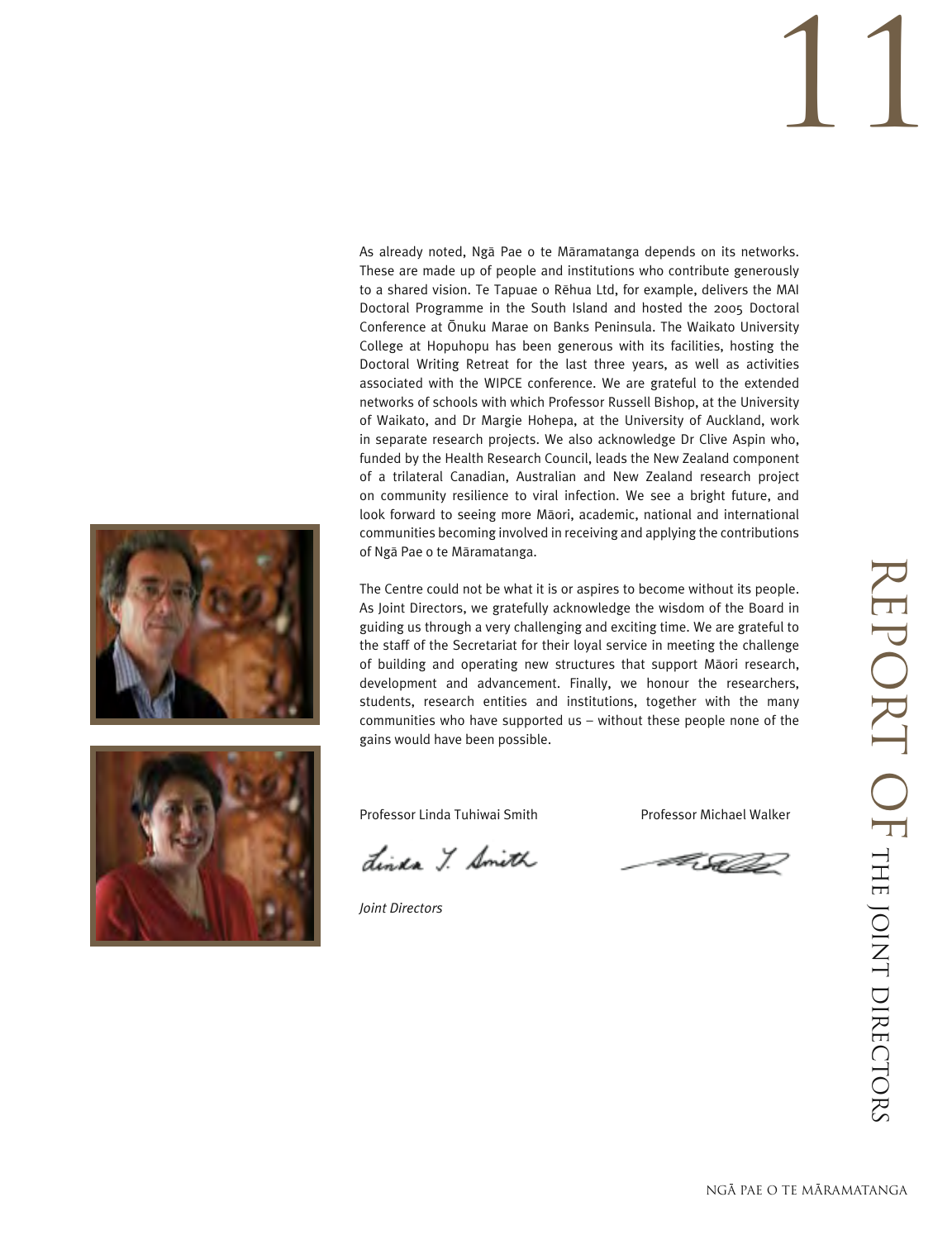RESEARCH

RESEARCH

 Researchers we support won an international grant for research into blood-borne viral and sexually transmitted infections in indigenous peoples in Canada, Australia and New Zealand with Dr Clive Aspin leading research in New Zealand

 Health providers acted quickly to implement recommendations for better care for elderly Mäori as a result of research by Dr Mere Këpa

 Research on linking Mäori language and current models of teaching science and mathematics by Dr Liz McKinley was published in the *International Journal of Science Education*, the leading journal in the field

 A new model for integrating approaches to youth wellbeing developed by Dr Sue Crengle, Dr Margaret Kempton, Dr Adreanne Ormond and Professor Linda Smith is being prepared as a resource for policy agencies including the Teachers' Council, the Ministry of Social Development, the Ministry of Health and iwi organisations

 A project by Dr Joanna Kidman providing a dramatic insight into the lives of young Mäori on marae has led to a photographic exhibition and a book nearing publication

 Research by Professor Russell Bishop to improve the achievement of Mäori students was taken up and funded by the Ministry of Education for use in professional development courses for teachers

 A health assessment plan for the Ahuriri Estuary, led by Dr James Ätaria, supported a local vision for stewardship and led to a new resource for the local Napier Girls' High School who adopted it for its science curriculum

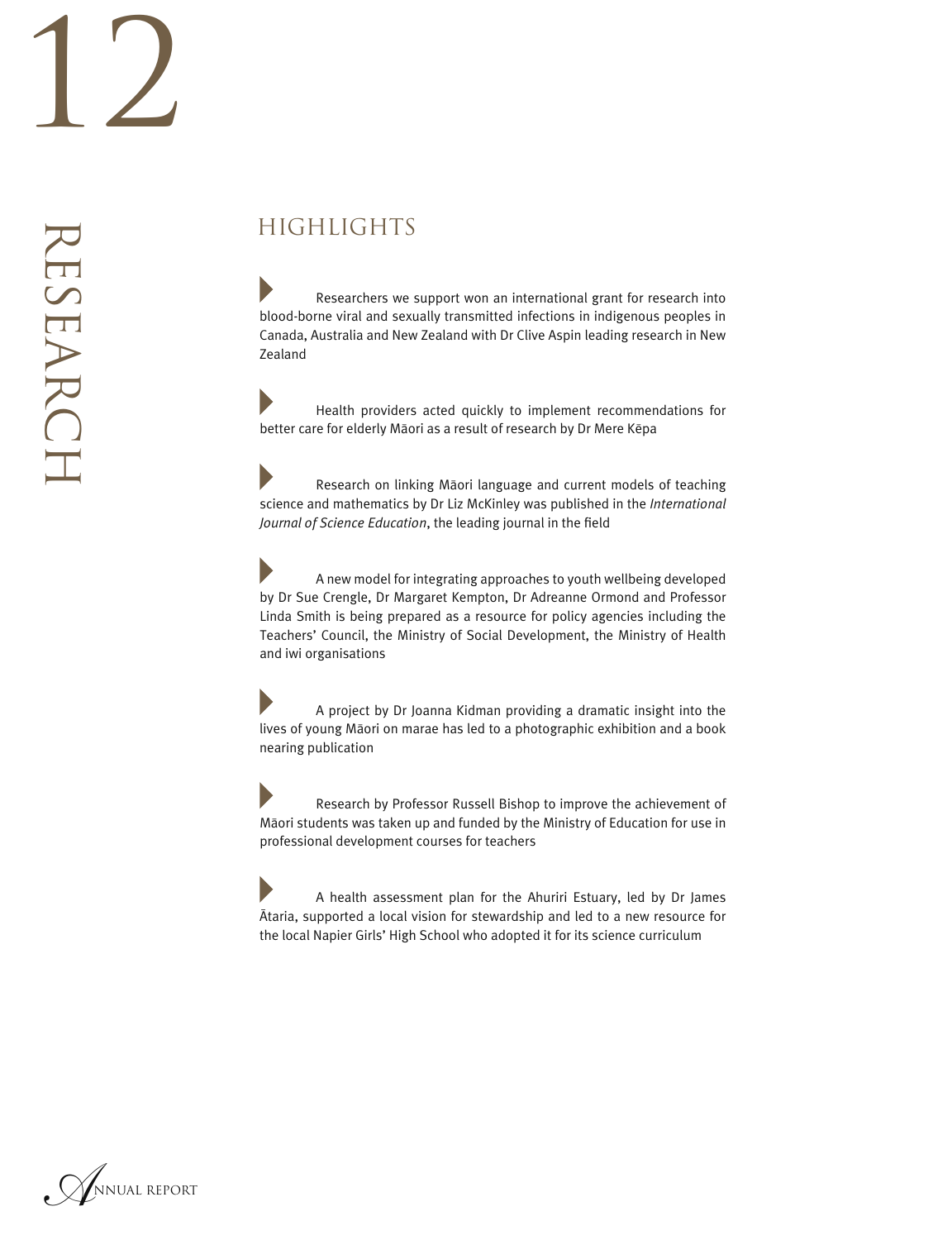# 13 RESEARCH RESEARCH

### EXCELLENT RESEARCH FOR EXCELLENT OUTCOMES

When asked to give an example of what we are aiming for in our Research Programme our answer is always the success of the kohanga reo movement. Established 25 years ago, this was based on a single piece of research, and today, actively involving over 9200 children around the country, is still powerfully contributing to constructive social change.

Just as our society is still benefiting from that research initiative, our vision is for Mäori researchers to keep making an impact in their fields that will also produce constructive change. We want to see Mäori research make at least as great an impact as Mäori contributions already have in the creative and performing arts. We see Mäori researchers participating in a new paradigm grounded in Mäori experience, where active engagement with relevant Mäori communities is central to success, and we've been very pleased to see very close working relationships and trust developing between the research teams and communities they have worked with.

This research must be of a very high standard to make the contribution we seek and a difference for Mäori and the nation. Over the reporting period, the contestable processes we used to select projects drove up the quality of research proposals. Following consultation with our founding research entities, the Board of Ngä Pae o te Märamatanga resolved in the second half of 2005 to open the Contestable Research Fund to researchers from organisations outside these original founding groups to ensure the best researchers can contribute to our vision, wherever they are. The first round under this new regime began in December 2005, closing on March 1, 2006, and the outcome will become part of the next Annual Report.

We were heartened during the reporting period by the very rapid uptake of recommended interventions by endusers, the emergence of novel, multidisciplinary collaborations between researchers, publications in leading journals, rapidly growing international recognition for the research and leveraging of research funding by other organisations. As noted elsewhere in this report, one good example of this was the decision by four Mäori health providers and one District Health Board to promptly take up the recommendations from the research project, *Bring 'Me' Beyond Vulnerability: Elderly Care of Mäori by Mäori*, led by Dr Mere Këpa of Ngä Pae o te Märamatanga.

A collaborative project by Dr Sue Crengle (Tömaiora Mäori Health Research Unit) and Professor Linda Smith (Ngä Pae o te Märamatanga), *Amplifying Youth Voices: The Synthesis of Two Major Youth Research Studies on Taitamariki*, developed new methods for the integration of multi-disciplinary work focused on youth wellbeing. Research by Dr Liz McKinley, at the University of Waikato, into links between Mäori language and knowledge and the metropolitan model of science in mathematics and science education was published in the *International Journal of Science Education*, the leading journal in the field. Professor Russell Bishop's research into the conditions for sustainable professional development, specifically aimed at improving the educational performance and achievement of Mäori students in mainstream schools, has been taken up by the Ministry of Education. Dr Clive Aspin from Ngä Pae o te Märamatanga is leading the New Zealand component of a joint venture with Australian and Canadian organisations titled *The Role of Resiliency in Responding to Blood-Borne Viral and Sexually Transmitted Infections in Indigenous Peoples Across the Three Participating Nations*. The project has won an International Collaborative Indigenous Health Research Partnership Grant.

The research project, *He moemoeä mo Ahuriri: A vision plan and health assessment for the Ahuriri Estuary*, led by Dr James Ätaria of Manaaki Whenua Landcare Research, splendidly illustrates the benefits of working with local communities. Not only was space provided in a warehouse to set up a field laboratory, the local secondary school has included the project in its science curriculum. Similarly, *Through Our Eyes: Mapping the Social Landscapes of Mäori Youth*, led by Dr Joanna Kidman of the Victoria University of Wellington, examining the lives of young Mäori associated with marae communities, has formed the basis of a public exhibition and of a book nearing publication.

The success of the research, very short time to uptake and application, and the interest shown by the academic community overseas all demonstrate success. We think this bodes well for replicating the kohanga reo model and promises an exciting future.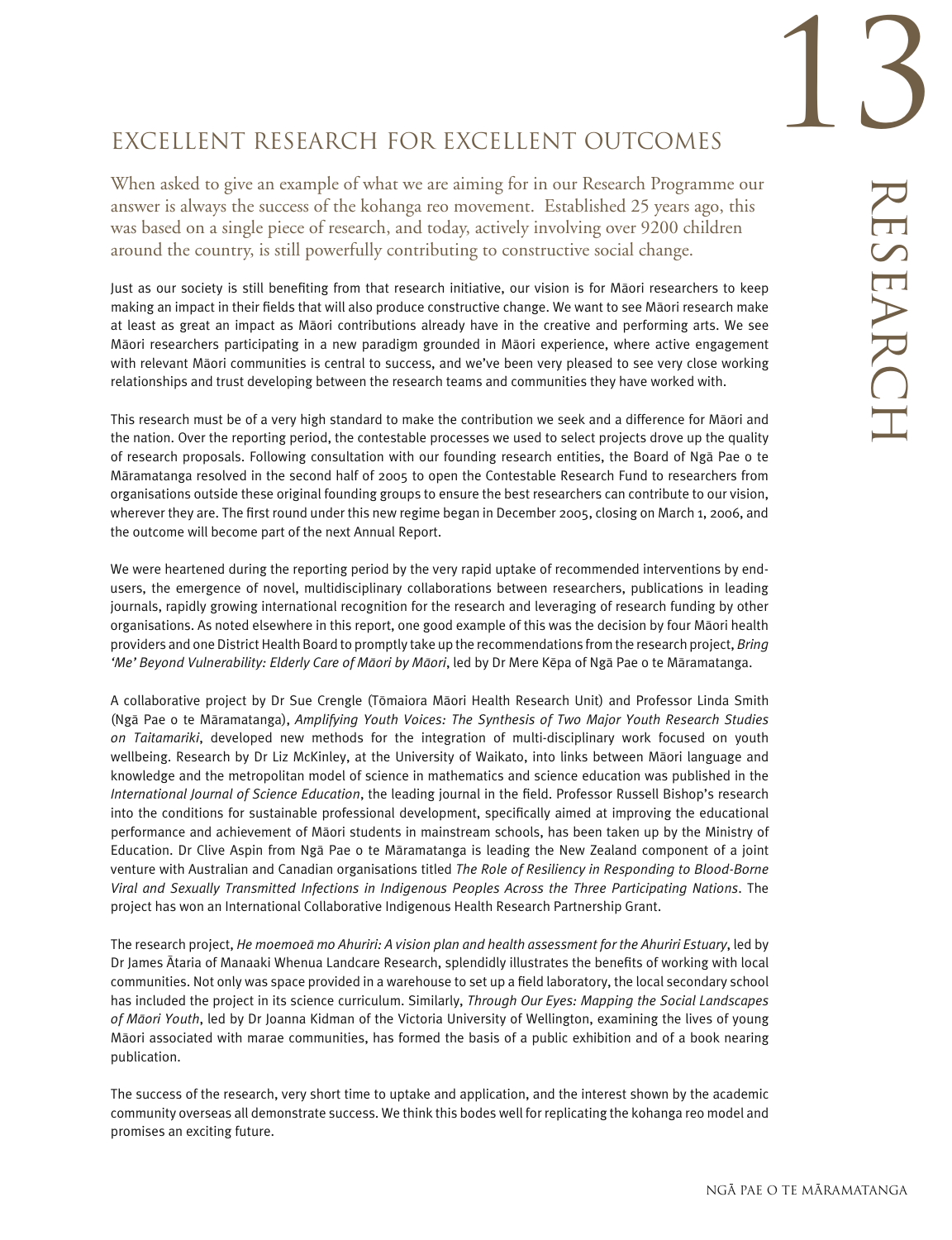CASE STUDY

### A VISION FOR A RESTORED TE WHANGANUI-A-OROTU

Now largely surrounded by downtown Napier, Te Whanganui-ä-Orotü (the Ahuriri Estuary), has seen decades of agricultural, industrial, and urban activity that have transformed this once pristine cultural and food resource into a sink for environmental contaminants. Pushing the lagoon floor up two metres, the region's 1931 earthquake only added to land reclamation and pollution of food stocks.

To rehabilitate this resource for the local tangata whenua, Ngä Hapü o Te Whanganui-ä-Orotü, and the wider community, a clear vision for the estuary's future was needed, says Dr James Ätaria, now working on a Ngä Pae o te Märamatanga project, He moemoeä mo Ahuriri.

This has meant gathering detailed bio-ecological information, producing a 25-year living document plan and, importantly, ending a virtual historical exclusion of the local people from active management of the resource. "The project aims to build capacity through participation of tangata whenua in the research and increasing the tangata whenua voice in management processes relating to the estuary," James says.

Working with tangata whenua researchers, and researchers from Manaaki Whenua Landcare Research, HortResearch and ENSIS, the team has engaged a range of end-users, completed biophysical fieldwork, and commenced the 25-year living document. The team has also interacted with Mäori students from Napier Girls' High School through seminars and involvement in the fieldwork, with James saying this has been a rewarding added component of the research.



Ahuriri Estuary, Napier, Maurice Black and Dr James Ätaria

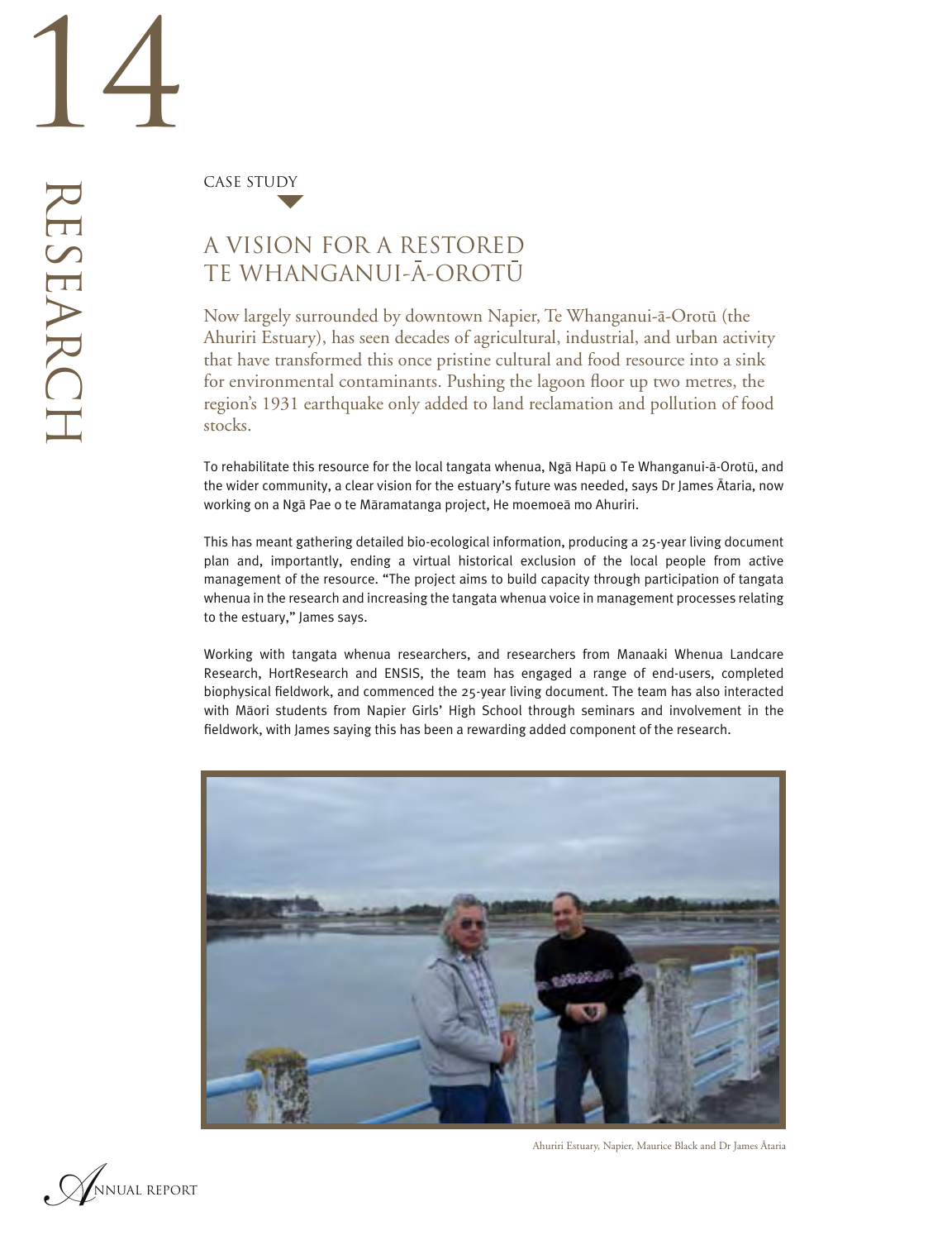# 15

## **HIGHLIGHTS**

 Following its establishment at Victoria University of Wellington the MAI programme contributed to a five-fold growth in PhD enrolments in 18 months

 Senior researchers attended a Business Skills Development course we provided on governance, management, finance, and problem solving in establishing a Mäori research entity

 We completed development of National Research Fellowships and Visiting Scholars Schemes

 The MAI programme expanded to seven sites, providing academic support for over 200 Mäori PhD candidates. This included students at overseas universities, some travelling back to New Zealand to participate in our activities

 We led an initiative to establish a National Database of Mäori Scholars in collaboration with the Ministry of Education and other agencies. We currently have over 500 scholars on our database, and this number is growing

 Knowledge collected from the MAI Programme was translated into research findings to be presented at an international conference in Hawai'i in January 2006 to draw attention to what is being achieved in New Zealand

 The Wänanga Mentoring Programme supported development of research in two wänanga, which are not funded for research as universities are

 The Doctoral writing retreat run at the Waikato University College, Hopuhopu, attracted 30 students

 Four writing workshops, run by Associate Professor Alison Jones at four centres were attended by 35 students and are being expanded to other curriculum areas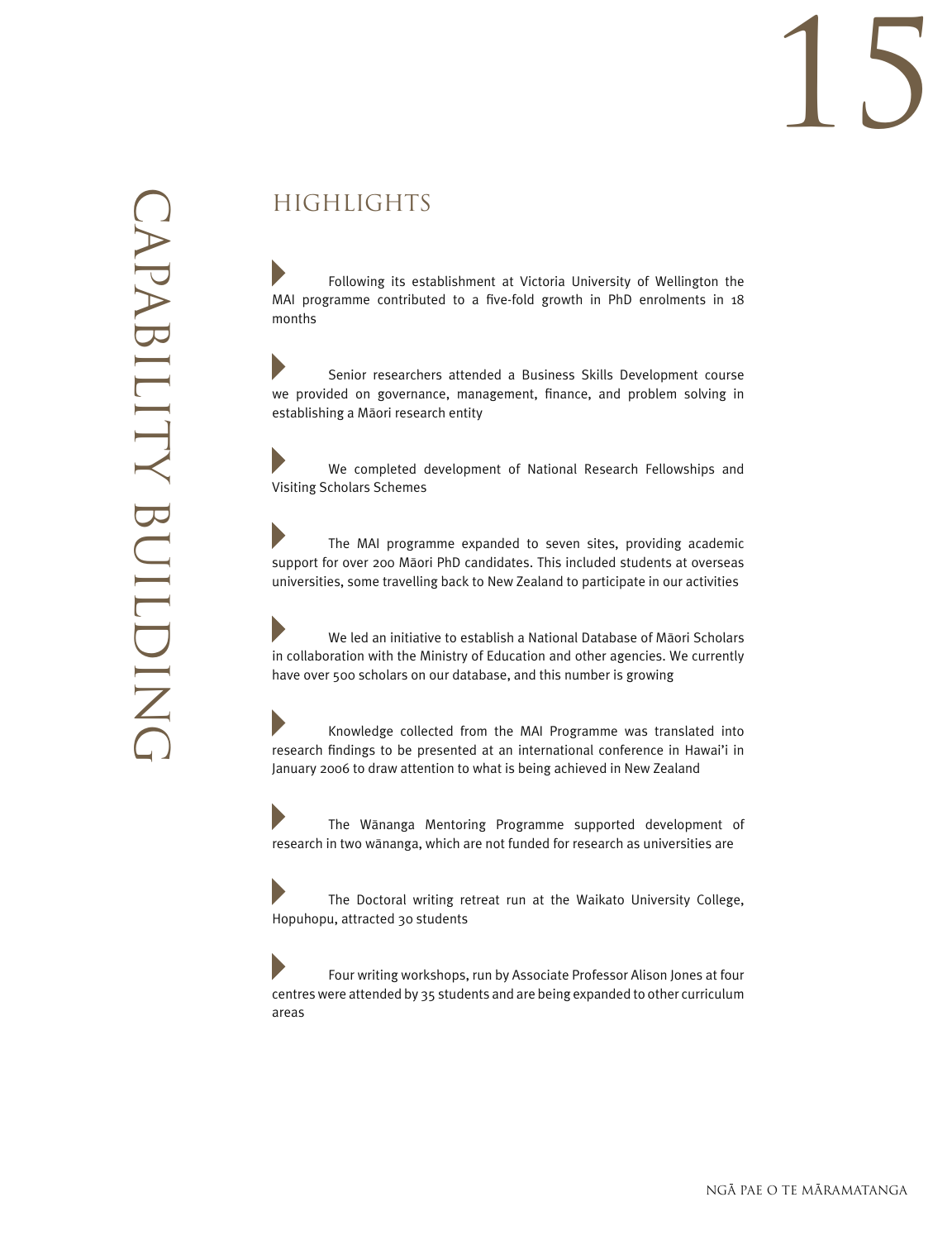### ENSURING THE SUCCESSION OF FIRST-CLASS MAORI RESEARCHERS

More than any other activity of Ngä Pae o te Märamatanga, the Capability Building Programme seeks to nurture transformation. We aim to be part of a process of producing excellent researchers who will, over their careers, generate research results and applications across a broad front to enhance social and economic development for Mäori and the nation, and contribute significantly to a unique knowledge society.

Achieving these goals means building first class Māori research capability, and doing so in the face of serious underrepresentation of Mäori in advanced tertiary education and a historic lack of engagement by Mäori communities in research and development. A key need is to help bridge the transition from graduate study to research leadership, and to meet this we have taken on a goal of helping achieve a total of 500 new Mäori PhDs within five years from our start. During the reporting period we have provided mentoring for researchers and students through grants, fellowships and opportunities for academic and professional development. We have expanded our curriculum of courses, seminars, lectures, conferences, retreats and workshops, and have also provided mentoring for institutions where infrastructure for the support of research did not previously exist. Collectively these initiatives have started to significantly increase the flow of students into postgraduate study and accelerated PhD completions.

Typically, Mäori doctoral candidates are in their late forties. They are often in senior professional positions and leaders in the Mäori community. Our MAI Doctoral Writing Retreat allows them focused time to complete major pieces of writing (including PhD theses) and helps reduce a sense of isolation that they often feel in working towards their PhD.

The MAI programme now extends to seven sites, supporting over 200 PhD candidates and this network includes Mäori PhD candidates studying at overseas universities, some of whom have travelled back to New Zealand to participate in our activities. Bringing students together in a collegial, multi-disciplinary environment,with everyone participating in the mentoring process, the programme has had a dramatic impact on enrolments. At Victoria University of Wellington, for example, the growth rate was more than five-fold during the reporting period.

At the Doctoral Writing Retreat, students who are further advanced in their PhD studies play an important role in encouraging more enrolments and participate in sessions where they give constructive feedback to summer interns who are considering embarking on post-graduate studies.

In addition to academic training, Ngä Pae o te Märamatanga has played a vital role in developing a research culture and leadership in Mäoriresearch entities around the country. We have supported the development of infrastructure at the two wänanga, which are not funded for research as universities are. Through our Wänanga Mentoring Programme, we helped Te Wänanga o Aotearoa and Te Whare Wänanga o Awanuiärangi build a community of research-active staff. We congratulate Te Whare Wänanga o Awanuiärangi on achieving accreditation for the delivery of a PhD programme in 2005.

Leaders of Mäori research entities and their potential successors often feel a tension between achieving research results that make a difference for Mäori and maintaining organisational sustainability of the research entity. We have addressed this through provision of a Business Skills Development course covering governance, management, finance, and operations. A presentation by Professor Graham Smith, of the University of British Columbia and the University of Auckland, identified the potential for Ngä Pae o te Märamatanga to take a leading international role in understanding governance and management of indigenous research organisations.

Development of the National Research Fellowships and Visiting Scholars schemes was completed during the reporting period, with the first two Fellowships awarded in late 2005. Ngä Pae o te Märamatanga also led an initiative to establish a National Database of Mäori Scholars in collaboration with the Ministry of Education and other agencies. The introduction of a coordinated series of writing workshops by Associate Professor Alison Jones was a highlight for development of academic skills.

It has been encouraging to see such strong progress during the reporting period. We look forward to a flourishing and much expanded Mäori research community.

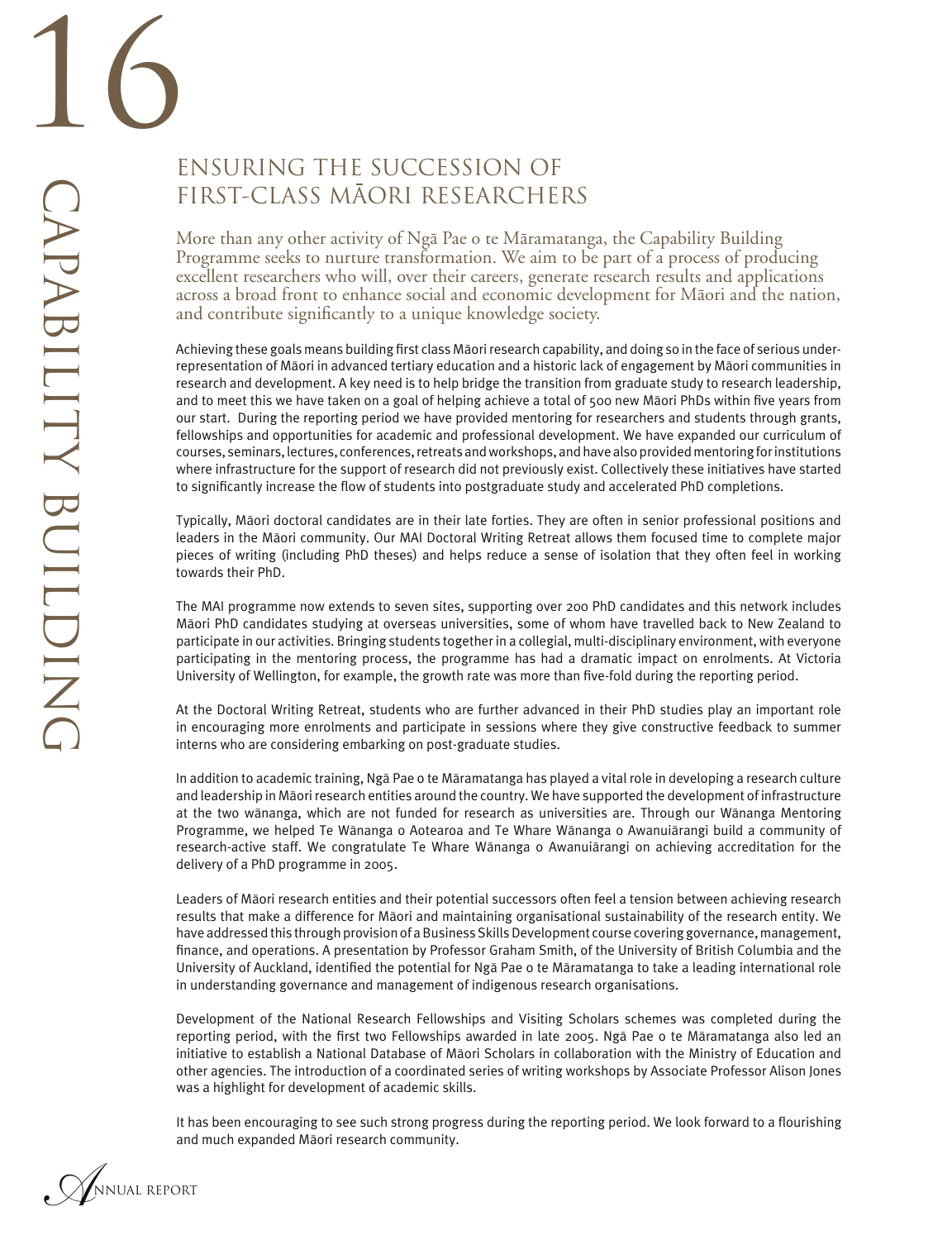CASE STUDY

### MEETING A TARGET OF 500 NEW PHDS

PhDs are the backbone of any research community. Yet for the first hundred years or so of universities in New Zealand the number of Mäori doctorates could have been counted on not too many hands. This might make the target Ngä Pae o te Märamatanga set in 2002 of contributing to 500 new Mäori PhDs in five years only look the more unrealistic. But it is a welcome measure of change, and a lot of hard work, that Emeritus Professor Leslie R Tümoana Williams, the Centre's Capability Building Manager, says that target is well on the way to being achieved.

In earning doctorates Mäori students tend to move in a different pattern. Typically, they will not have gone straight to doctoral studies after completing a degree. Many are middle-aged and have to balance study with community, family and leadership responsibilities. Not surprisingly, they can feel tired and isolated.

MAI, the Mäori and Indigenous Doctoral Support Programme, aims to correct the balance. It runs at seven sites supporting 200 PhD students, and its impact can be dramatic, contributing to a fivefold growth in PhD enrolments at Victoria University of Wellington in the last eighteen months.

"MAI is a significant step in establishing a cohort of excellent Mäori researchers," says Professor Williams. "They will lead future research for social and economic development for Mäori."



PhD student, Melissa Taitimu: Helping build a new research community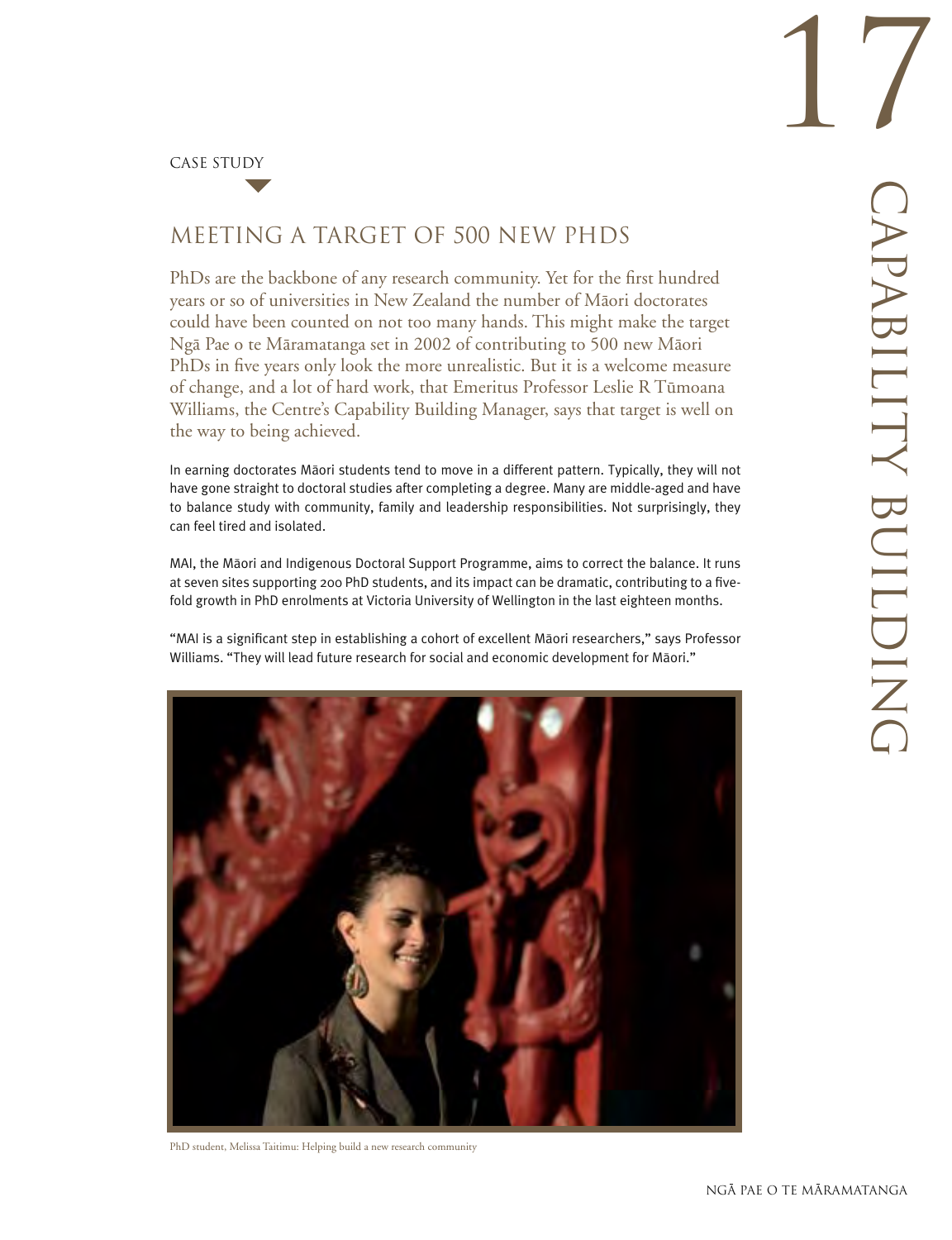

Teachers, Marissa Matson, Alice Heather, Connie Forsman and Leeana Kent participating in a workshop for the *Uku* curriculum project

### HIGHLIGHTS

 A series of eight public and eight policy seminars in 2004 and 2005 saw over 500 people attend each year with kaumätua academics, Emeritus Professors Ranginui Walker, Hirini Moko Mead, Sir Hugh Käwharu and Professor Ngäpare Hopa providing insight on issues affecting Mäori

D Completion of five inaugural publications including *Alter*Native, the first international academic journal of indigenous scholarship

 A comprehensive new interactive digital resource and an e-learning platform covering mathematics, science and engineering, *Uku*, entered development for use by Year 6-8 students in Mäori language schools

Þ Ten times the number of expected participants attended a Huihuinga Kaupapa Mäori conference, with over 400 coming to an event hosted at Waipapa Marae

 $\blacktriangleright$  International exchanges included a pre-WIPCE international scholars' meeting at the Waikato University College, representation of researchers at international conferences and hosting international scholars including Dr Manulani Meyer from the University of Hawai'i

 Our Showcase of December 2005 to acknowledge the achievements of researchers was televised nationally by *Te Karere* and *Te Käea* 

D We supported the writing of two books and three conferences, an international dialogue in Fiji, and a museums symposium

 The national public and policy seminars in 2004 and 2005 and student intern presentations of 2004 were published as part of the Ngä Pae o te Märamatanga monograph series

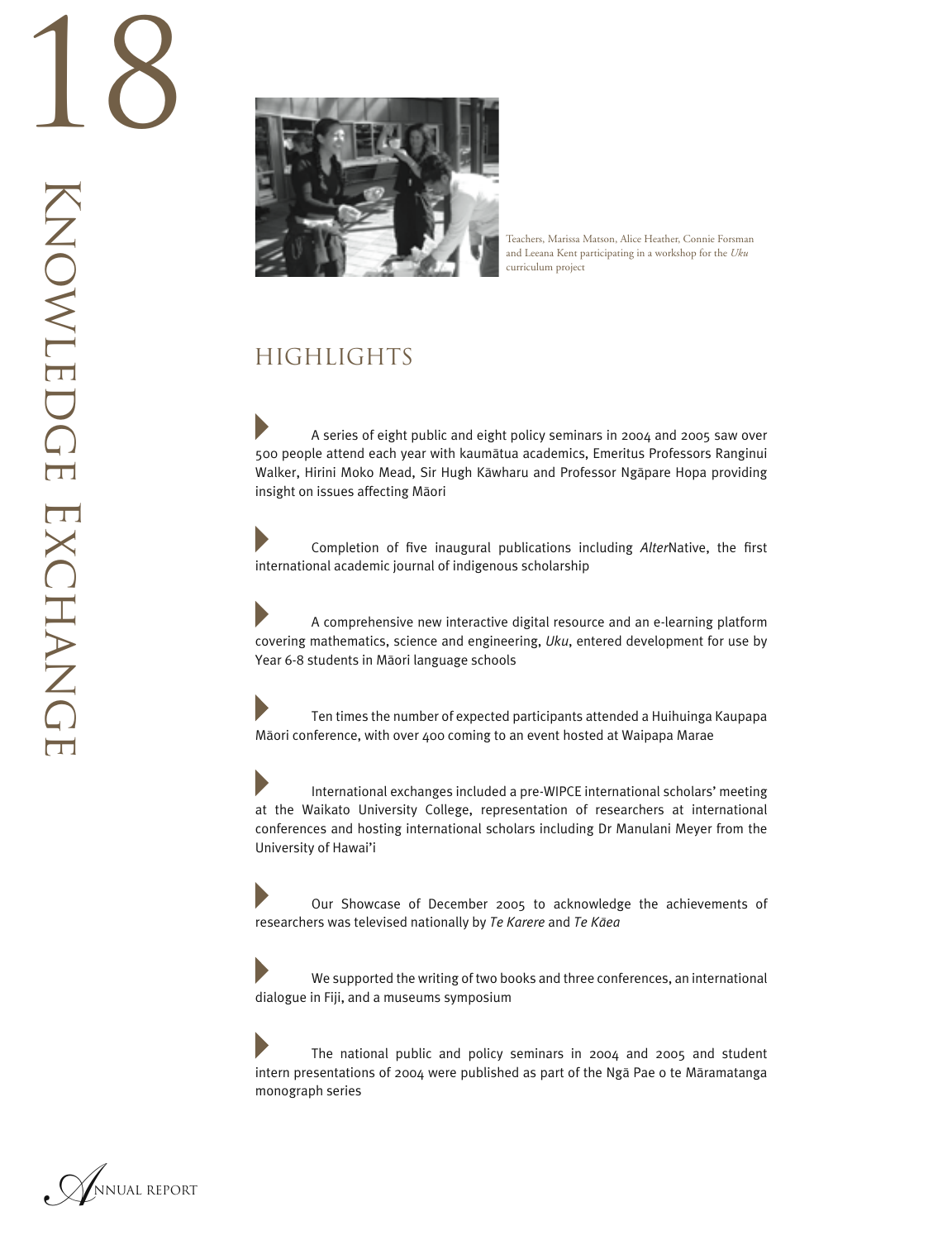## ACHIEVING HIGH RESEARCH MULTIPLIERS

Knowledge Exchange is essential to Ngä Pae o te Märamatanga's vision of transforming society. In order to achieve the high multipliers we seek on the investment in our research, the results of our scholarship must be actively applied by others.

This includes people at all levels of the education system, policy agencies and government, together with the Mäori community and sectors of the international and academic communities with interests in indigenous development. To succeed in our vision, we must provide research results that speak to this complex set of audiences, each with its own very different needs. And, as opposed to simple knowledge transfer, we are seeking to build strong relationships where research and the communities it serves mutually feed and build on the success of the other.

Development of the Knowledge Exchange Programme has depended, of necessity, on the prior establishment of Ngä Pae o te Märamatanga's other programmes. Knowledge must be created before it can be exchanged. Now that the other programmes are up and running, with many research projects completed Knowledge Exchange is being given priority for full implementation. Already we can point to some significant achievements.

Our Public Seminar series in 2004/5 featured the Mäori "kaumätua" (senior) academics: Emeritus Professors Ranginui Walker, Hirini Moko Mead and Sir Hugh Käwharu, together with Professor Ngäpare Hopa.

*Uku*, an interactive digitalresource based on a research projectfunded byNgä Pae o teMäramatanga, is being developed for use by Year 6-8 students in Mäori language medium schools. With content covering mathematics, science and engineering, the resource comprises teacher's notes, student activities and an e-learning platform.

By the end of 2005 we had completed our five inaugural publications. These included the publication of *Alter*Native, the first international academic journal dedicated to indigenous scholarship; *Tihei Oreore*, a series of three monographs on our Policy Seminars, Public Seminars and Summer Intern Reports; and *Tikanga Rangahau: Mätauranga Tuku Iho*, our 2004 international conference proceedings.

We launched these publications and two websites, together with audio-visual presentations of other research projects, at a showcase event in December 2005 to acknowledge the achievements of our researchers. Dinner guests included three Members of Parliament, international indigenous academic visitors, academics from the University of Auckland, including Vice-Chancellor Professor Stuart McCutcheon, representatives from our participating entities, and our Board. The event was televised nationally by *Te Karere* and *Te Käea*.

Hosted at Waipapa Marae by the International Research Institute for Indigenous Education based at the University of Auckland, the Huihuinga Kaupapa Mäori conference targeted 40 participants but attracted more than 400.

International exchanges have included: a pre-WIPCE international scholars' residency satellite meeting at the Waikato University College, Hopuhopu, in November 2005; the hosting of visiting scholars, such as Dr Manulani Meyer from the University of Hawai'i; and representation of researchers supported by Ngä Pae o te Märamatanga at international conferences. An important outcome of this support was that researchers supported by Ngä Pae o te Märamatanga were the only indigenous people present at one overseas conference on indigenous people's development.

We have supported the writing of two books, three conferences, an international dialogue in Fiji and a museums symposium. We are also soon to publish the final volume (Volume IV) of *Ngä Moteatea*, the collection of waiata assembled by Sir Apirana Ngata. Sir Apirana translated the first two volumes and Sir Pei Te Hurinui Jones completed Volume III after the death of Sir Apirana. Volume IV has languished since that time but has now been translated by Emeritus Professor Hirini Moko Mead. The translation has been a significant research project in its own right and is expected to attract wide interest when it is published.

Despite its comparatively recent establishment, the Knowledge Exchange Programme has displayed extensive and varied abilities and had an impact across all the targeted audiences. We look forward to future challenges.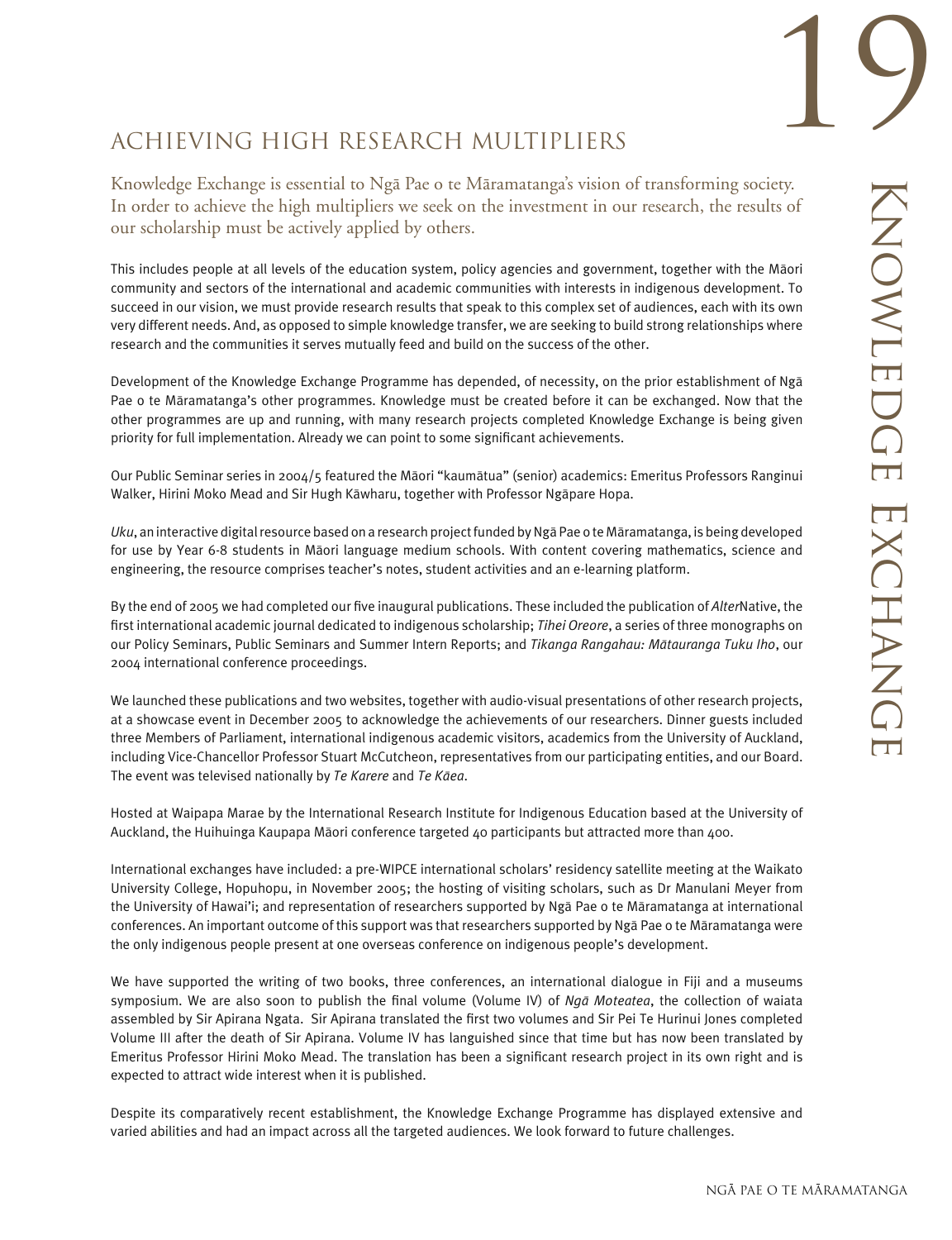CASE STUDY

### GETTING MAORI RESEARCH TO THE CLASSROOM FASTER

Long lead times from research to curriculum materials are hardly a new frustration. But with materials sometimes lagging discovery by 20 years, for Mäori-medium teachers the delay is acute. They face challenges in low rates of te reo Mäori literacy growth, and have few resources in nonlanguage subjects or in materials reflecting a Mäori world view. All of which, says Jenny Lee, made the knowledge exchange project, *Uku*, an ideal candidate for creating a new digital curriculum resource that her team at Rautaki Ltd, through Ngä Pae o te Märamatanga, is on track to deliver in November 2006.

Reflecting Mäori pedagogy and tikanga, the curriculum resource draws on the *Uku: Earth-Fibre Housing project*, led by Kepa Morgan and Rau Hoskins at the University of Auckland developing building material using earth reinforced with flax fibre or muka. Working alongside the researchers, Rautaki will deliver a complete teaching package for te reo Mäori immersion classrooms (years  $6 - 8$ ) including teacher's notes and student activities using website and DVD resources. The resource centres on the pütaiao (science), hangarau (technology) and tikanga-ä-iwi (social studies) curriculum document.

The *Uku* resource development has progressed to its third phase, with the last workshop involving the presentation of unit objectives, course outlines and activities to Mäori-medium teachers. The teachers also participated in the science experiments and provided valuable feedback – they said they looked forward to the translation of more Mäori research projects into unique resources in the future.





Creating new Mäori resources: The Rautaki team: Maryann Lee, Peter Lee, Jenny Lee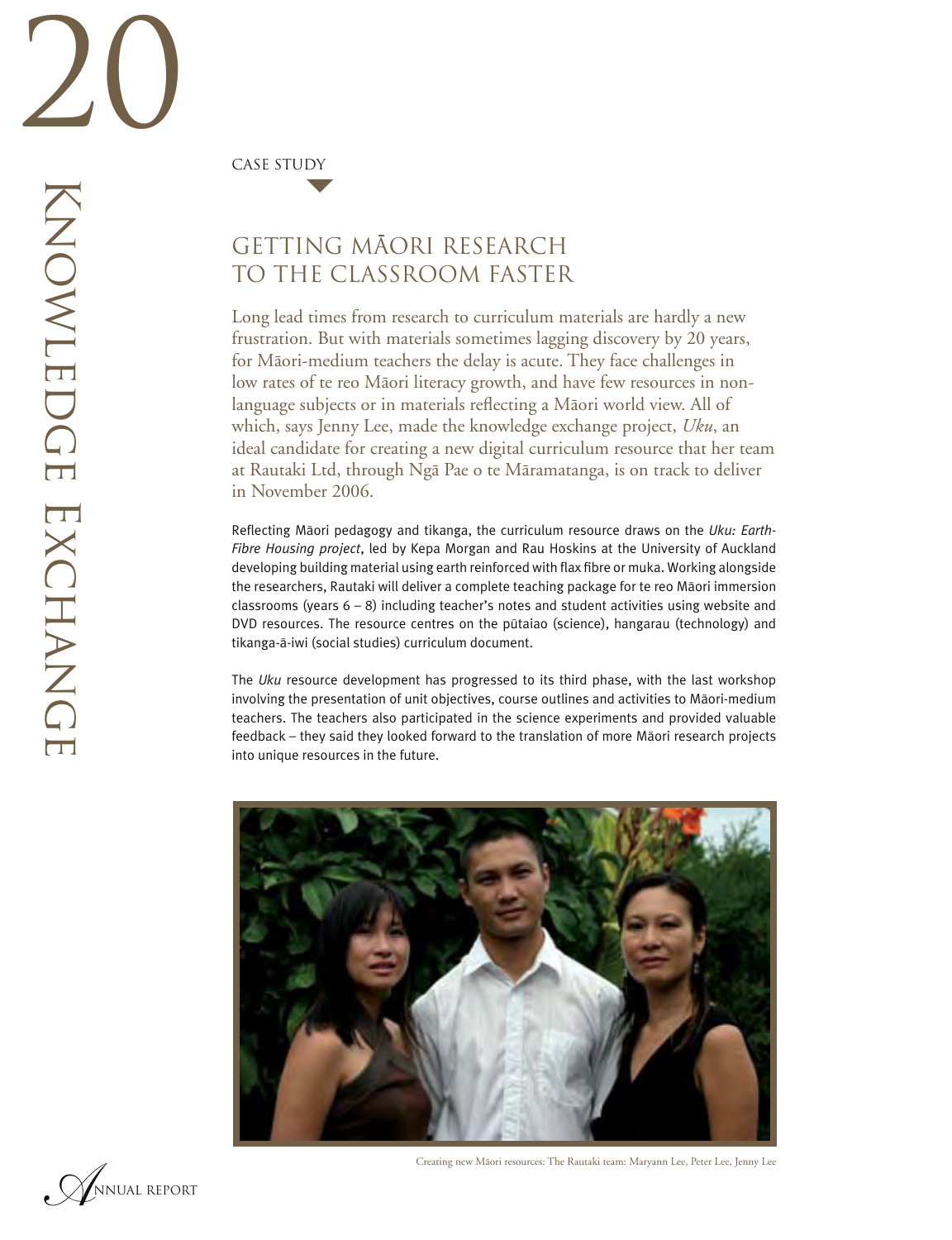# 21

#### Please note:

- Annual report period 1 July 2004 31 December 2005
- # Research carried out directly or partially supported by Ngä Pae o te Märamatanga funds
- Research carried out related to the goals of Ngã Pae o te Märamatanga though not funded by Ngã Pae o te Märamatanga

#### **Ngä Pae o te Märamatanga Publications**

#### *International Journal*

*Alter*Native: *an International Journal of Indigenous Scholarship*, published by Ngä Pae o te Märamatanga, University of Auckland, 2005.

#### *Refereed Conference Proceedings*

Tikanga Rangahau Mätauranga Tuko Iho. *Proceedings of the Traditional Knowledge Ethics Conference 2004*, published by Ngä Pae o te Märamatanga, University of Auckland, 2005.

#### *Technical Reports and Monographs*

Tihei Oreore (December 2005) Vol. 1, Issue 1, *Monograph Series: Public Seminars*, Series Editor, J.S. Te Rito, published by Ngä Pae o te Märamatanga, University of Auckland.

Tihei Oreore (December 2005) Vol. 1, Issue 2, *Monograph Series: Policy Seminars*, Series Editor, J.S. Te Rito, published by Ngä Pae o te Märamatanga, University of Auckland.

Tihei Oreore (December 2005) Vol. 1, Issue 3, *Monograph Series: Intern Reports*, Series Editor, J.S. Te Rito, published by Ngä Pae o te Märamatanga, University of Auckland.

#### **Books – Authored Research**

- \* O'Sullivan, D. (2005). *Faith, Politics and Reconciliation: Catholicism and the Politics of Indigeneity*. Huia Publishers: Wellington and the Australian Theological Forum.
- \* Smith, L.T. (2005). *Dekolonisasi Metodologi*, INSIST Press Jakarta (translation of Decolonising Methodologies, Research and Indigenous Peoples (1999). Zed Books Ltd: London.
- # Stewart-Harawira, M. (2005). *The New Imperial Order: Indigenous responses to Globalisation*. Zed Books: London and Huia Publishers: Wellington.

#### **Journal Articles – Refereed**

\* Carter, L. (2005). Naming to Own: Place Names as Indicators of human Interaction with the Environment. *Alter*Native, Volume 1, pp. 6-25.

# Johnson, K. (2005). Mäori Women Confront Discrimination: Using International Human Rights Law to Challenge Discriminatory Practices. *Indigenous Law Journal*, 19, 4.

\* Johnson, K. (2004). The Treaty of Waitangi and Mäori Land Law. *NZLR*, Part 3, 613.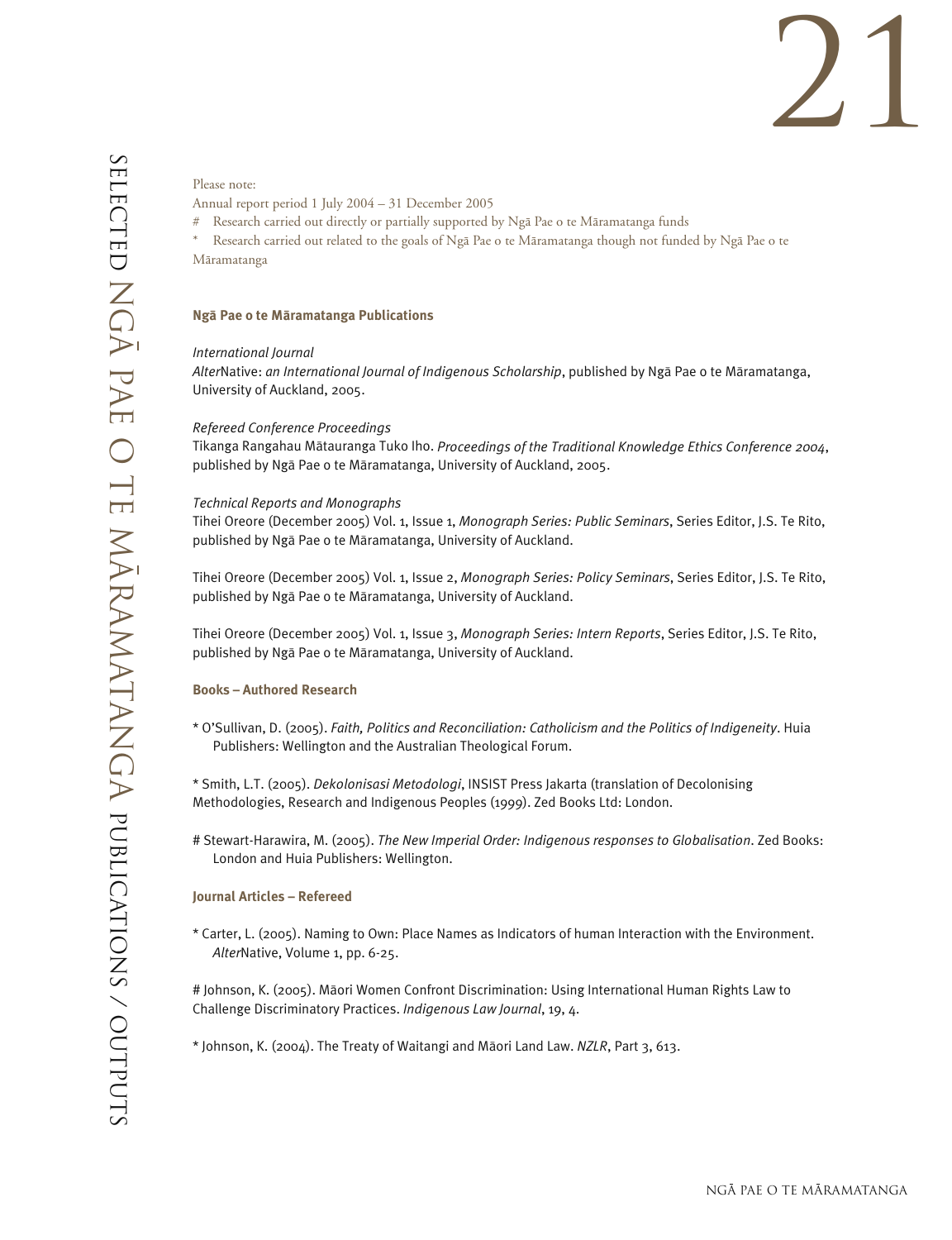

- \* Johnson, K. & Tomas, N. (2004). Ask that Taniwha: Who owns the Foreshore and Seabed of Aotearoa (Part Two). *Journal of Mäori Legal Writing*, 11.
- \* Johnson, K. & Tomas, N. (2003). Who Owns the Foreshore and Seabed of New Zealand? (Part One) Part III. *New Zealand Law Report*, 462.
- # Këpa, M. (2005 December). Ngä Pae o te Märamatanga Research and Policy Seminar Series 1. In J.S. Te Rito & J. Sinclair (Eds.), *Tihei Oreore*. Vol. 1, Issue 2, pp. 71-78.
- \* Këpa, T.M.A. & Manu'atu, L. (2005). Indigenous Mäori and Tongan Perspectives on the Role of Tongan Language and Culture in the Community and in the University in Aotearoa-New Zealand. *The American Indian Quarterly*, Vol. 30, Nos1/2.
- \* Lyver, P.O., Ätaria, J., Trought, K. & Fisher, P. (2005) Residues in Long-Fin Eels (Anguilla Dieffenbachii) Following Exposure to 1080 in Water and Food. *New Zealand Journal of Marine and Freshwater Research*, 39: pp. 1243-1252.
- \* Lyver, P.O'B., & äútsël K'é Dëne First Nation. (2005). Monitoring Barren-Ground Caribou Body Condition with Denesoline Traditional Knowledge. *Arctic*, 58(1): pp. 44-54.
- \* Kendrick, A., Lyver, P.O'B., & äútsël K'é Dëne First Nation. (2005). Denesoline (Chipewyan) Knowledge of Barren Ground Caribou (*Rangifer Tarandus Groenlandicus*) Movements. *Arctic*, 58(2): pp. 175-191.
- \* Hayes, L., Horn, C., & Lyver P. (2004). Taking the Community with You: A Process for Developing Acceptable Pest Control Strategies. *New Zealand Science Review*, 61(3-4): pp. 66-68.
- \* Moller, H., Berkes, F., Lyver, P.O'B., & Kislalioglu, M. (2004). Combining Science and Traditional Ecological Knowledge: Monitoring Populations for Co-Management. *Ecology and Society* 9(3): 2. [online] URL: http://www.ecologyandsociety.org/vol9/iss3/art2
- \* Lyver, P.O'B., & Gunn, A. (2004). Calibration of Hunters' Impressions with Female Caribou Body Condition Indices to Predict Probability of Pregnancy. *Arctic*, 57(3): pp. 233-241
- McKinley, E., Stewart, G., & Richards, P. (2004). Mäori Students in Science and Mathematics: Junior Programmes in Secondary Schools. *Set*, 3, pp. 9-13.
- McKinley, E. (2005). Brown Bodies, White Coats: Postcolonialism, Mäori Women and Science. *Discourse*, 26(4), pp. 481-496.
- McKinley, E. (2005) Locating the Global: Culture, Language and Science Education for Indigenous Students. *International Journal of Science Education*, 27 (2), pp. 227-241.
- McKinley, E., & Aikenhead, G. (2005). Comments On "Thinking Differently About Cultural Diversity: Using Postcolonial Theory To (Re)Read Science Education. *Science Education*, pp. 89 (6).
- Kincheloe, J.L., McKinley, E., Lim, M., & Barton, A.C. (2005). Forum: A Conversation on 'Sense of Place' In Science Learning. *Cultural Studies in Science Education* 1 (1).
- \* O'Sullivan, D. (2005). Mäori Self-Determination in the Modern Political Context. *Alter*Native, Volume 1, pp. 50-67.

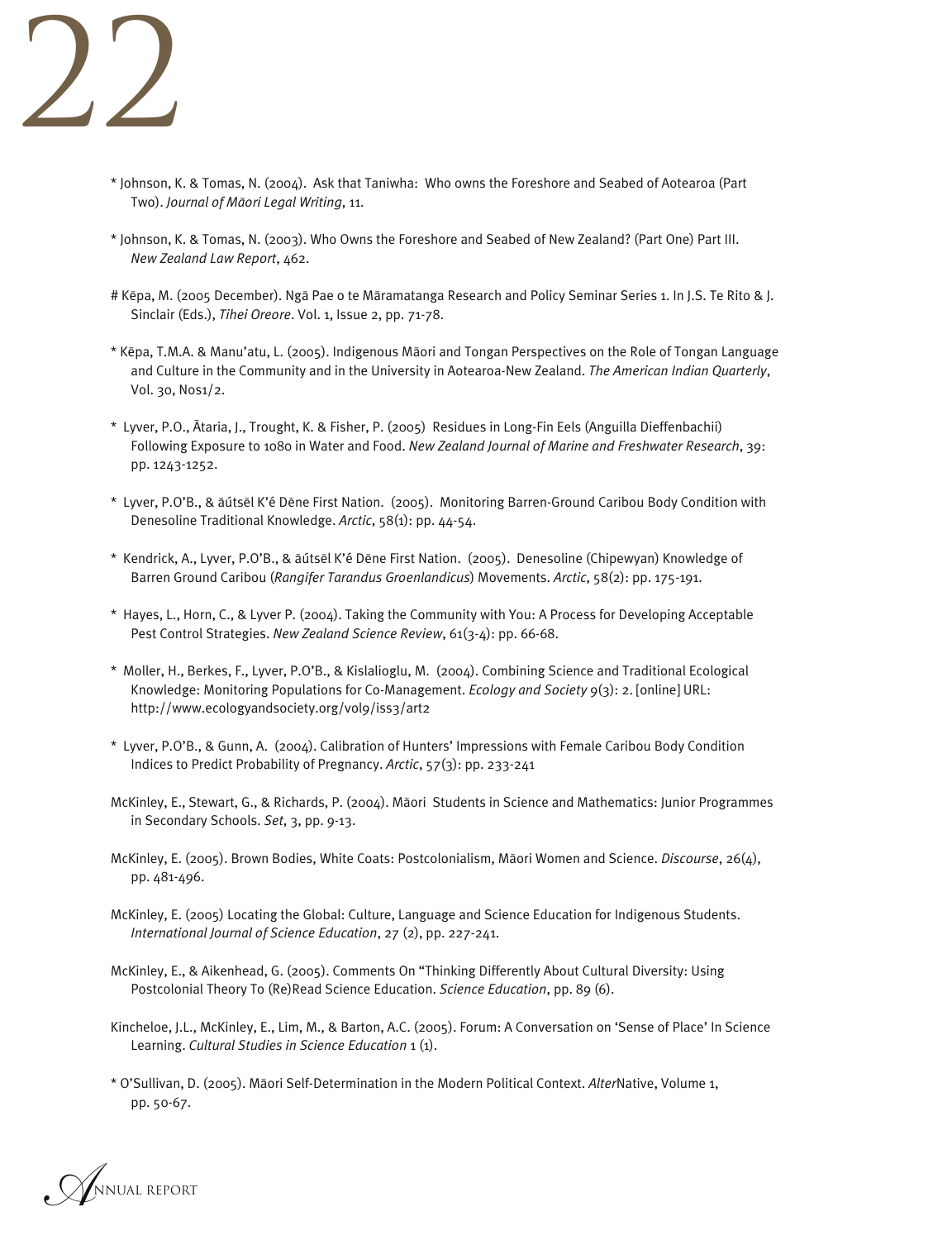

- Gander, P., Marshall, N., Harris, R., & Reid, P. (2005). The Epworth Sleepiness Scale: Influence of Age, Ethnicity, and Socioeconomic Deprivation. Epworth Sleepiness Score of Adults in New Zealand. *Sleep* Vol. 28(2), pp. 249-253
- Gander, P., Marshall, N., Harris, R., & Reid, P. (2005). Sleep, Sleepiness And Motor Vehicle Accidents: A National Survey. *Australian and New Zealand Journal of Public Health*. Vol. 29(1), pp. 16-21.
- Paine, S., Gander, P., Harris, R., & Reid, P. (2005). Prevalence and Consequences of Insomnia in New Zealand: Disparities between Mäori and Non-Mäori. *Australian and New Zealand Journal of Public Health*. Vol. 29(1), pp. 22-28.
- L.T. Smith, (2005), Building a Research Agenda for Indigenous Epistemologies and Education. *Anthropology and Education Quarterly*. Vol. 36, 1. pp. 93-95.
- \* Gillman, L.N. & Wright, S.D. The Influence of Productivity on the Species Richness of Plants: A Critical Assessment. *Ecology* (in press).

#### **Book Chapters and Reviews**

- # Johnson, K. (2005). Mäori Women and the State. *Yearbook of New Zealand Jurisprudence* 31, 8.2.
- # Manu'atu, L., & Këpa, M. (2005). TALANOAMÄLIE: Social and Educational Empowerment for Tongans by Tongans in the 'Pasifika' Education Proposal. In D. Champagne & I. Abu-Saad (Eds.), *Indigenous and Minority Education. International Perspectives on Empowerment*. Negev Center for Regional Development: Ben-Gurion University of the Negev, Israel, pp.365-374.
- # Manu'atu, L., & Këpa, T.M.A. (2004). A Critical Tongan Perspective on the Notion of 'Study Clinics'. In T. Baba, O. Mähina, N.Williams, U. Nabobo-Baba (Eds.), *Researching the Pacific and Indigenous Peoples: Issues and Perspectives*. Centre for Pacific Studies: University of Auckland, pp.145-158.
- Reid, P., & Cram, F. (2005). Connecting Health, People and Country in Aotearoa New Zealand. In Dew & Davis (Eds.), *Health and Society in Aotearoa New Zealand* Oxford: Oxford University Press, pp. 33-48.
- Smith, L.T. (2005). Imperialism, History, Writing and Theory. In Gaurav Desai and Supriya Nair (Eds.), *Postcolonialism: An Anthology of Cultural Theory and Criticism*. Oxford: Berg. pp.94-116.
- Smith, L.T. (2005). On Tricky Ground: Researching the Native in the Age of Uncertainty. In Norman Denzin and Yvonna Lincoln (Eds.), *Handbook of Qualitative Research* (3rd Ed.). Sage: London. pp. 85-107.
- Smith, L.T. (2004). Building Research Capability in the Pacific, For the Pacific and by Pacific Peoples. In Tupeni Baba, Okusitino Mahina, Nuhisifa Williams, Unaisi Nabobo-Baba, (Eds.), *Researching the Pacific and Indigenous Peoples*. Centre for Pacific Studies: University of Auckland. pp. 4-16.
- Walker, M.M., & Wass, R. (2005). He Kimihanga Türangawaewae Finding Our Place. In S. Parsons (ed.), *Biology Aotearoa – Unique Flora Fauna and Fungi*. Pearson Education pp.100-112.

#### **Refereed Conference Proceedings**

# Këpa, M. (2005 October). Bring 'me' beyond vulnerability, Elderly care of Mäori, by Mäori. The *Gerontologist*. Special issue, Programme Abstracts 58th Annual Scientific Meeting. The Interdisciplinary Mandate, Vol. 45, 542.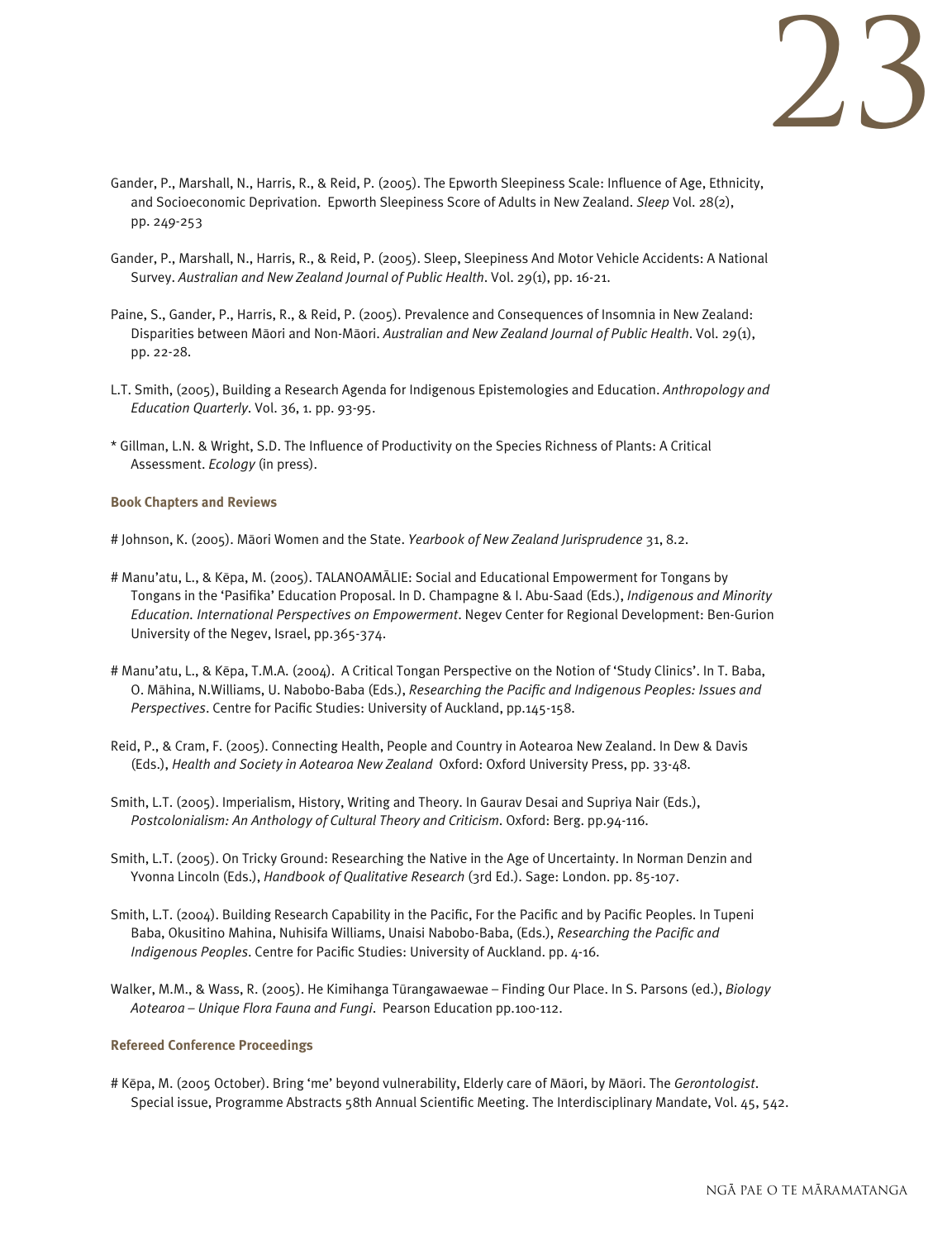

- Lee, Jenny Bol Jun. (2005). Articulating ako: Mäori pedagogy in New Zealand education. *The International Journal of Diversity*. Proceedings of the Diversity Conference 2004, UCLA, LA.
- McKinley, E. (2004, April 12-16). *Mäori Science and Mathematics Education: Issues of Knowledge, Language and Identity*. Paper presented at the American Educational Research Association (AERA) Conference held in San Diego, California, USA
- Morgan, T.K.K.B. (2004, July 6 9). *Towards Decision Making Balance with Regard to our Social, Economic, Environmental, and Cultural Well-Being*. International Conference on Sustainability in Engineering and Science, Proceedings, Auckland, New Zealand (published digitally).
- Williams L.R.T., Smith, L. T., Kidman, J., Wilkie, M., Phillips, H., & McKinley, E. (2004, July 4-7). *The Mäori and Indigenous Doctoral Support Programme*. Proceedings of the HERDSA Conference: Transforming Knowledge into Wisdom: Holistic Approaches to Teaching. Curtin University campus at Miri, Sarawak.

#### **International Honours and Distinctions**

- \* McKinley, Elizabeth. Visiting Scholar, College of Education, University of Saskatchewan, Saskatoon, September 20th to October 4th, 2004.
- \* McKinley, Elizabeth. Hawai'i, USA, October 2004 Member of an international panel on Mathematics and Science Education for Indigenous Students. Hosted by Dr Sharon Nelson-Barber (Wested Laboratory), held in Kona, Hawai'i, USA.
- \* McKinley, Elizabeth. Kobe, Japan July 9-12th, 2004

 Invited member of the Cultural Studies in Science Education (CSSE) Research Network. The purpose of this meeting was to establish a new international research group in cultural studies in science education and was attended by researchers from USA, Canada, Australia, Japan, Korea and the Philippines. Funded by The Japan Society for the Promotion of Science.

#### **Invited Keynote Presentations**

- McKinley, E. (2005, February 9-11). *Towards an Indigenous Curriculum*. Invited keynote for the Native Educators and Bilingual/Multicultural Education Conference, held in Anchorage, Alaska, USA.
- McKinley, E. (2004, June 9). *Caricatures, Culture and Classrooms*. Invited address at Te Anga Whakamua, Education Review Office (ERO) Conference, Wellington.
- Reid, P. (2005, April 22-24). *Above All Else Do No Harm*. ORA Annual Scientific Meeting: Invited address – Huntly, New Zealand.
- Reid, P. (2005, May 10). I*nequalities in Health The Theory and the Practice*. RACP Conference: Invited address – Wellington, New Zealand.
- Reid, P. (2005, June 28). *Race and Needs, Privilege and Rights*. Invited address, Hui Whakapakari: Mäori Health Worker development seminar.

Reid, P. Ka Oho Ake Ngä Körero. (2005, November 25). Invited address, *Still the conversation lives*, International Indigenous Inspiration in Health, Waitangi, New Zealand.

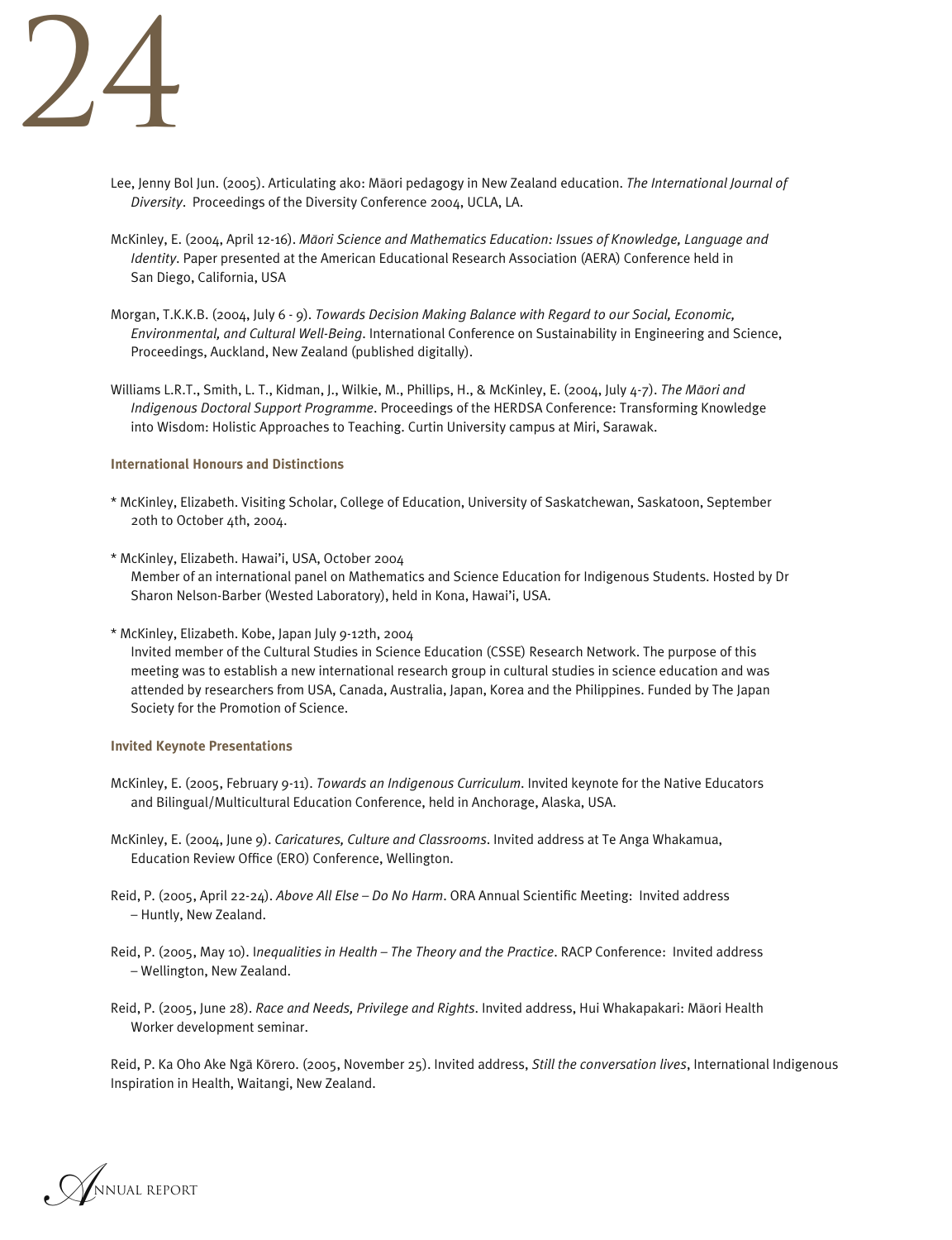

- Reid, P. (2005, February 21-23). *Thinking Drinking: Achieving Cultural Change by 2020*. Invited address: 'From 'Wrongs' to 'Rights'', Melbourne, Australia.
- Reid, P. (2005, March 10). *Eliminating Ethnic Inequalities in Health: is Primary Health Care a Friend or Foe*? Primary Focus II Conference Wellington, New Zealand.
- Reid, P. (2005, April 14-15). *Monitoring the Government*. Keynote address, International Association of Statisticians Satellite Conference: Wellington, New Zealand.
- Reid, P. (2005, June 5). *Thirty Years On Mäori Women's Health*. Keynote address, NZ Women's Convention, Wellington, New Zealand.
- Reid, P. (2005, July 6-8). *Back to Basics: Making the Links in Public Health*. Opening Keynote Address, Public Health Association Conference.
- Reid, P. (2005, August 4-5). *Moving from Wrongs to Rights*. Opening Keynote Address, Health Informatics NZ Conference, Auckland, New Zealand.
- Reid, P. (2005, November 24). *Kaupapa Mäori and Humanities*. Invited speaker, HUMANZ Conference, Wellington, New Zealand.
- Reid, P. (2005, November 30). *Decolonisation and Trouble*. Is trouble such a bad thing? Keynote Speaker, World Indigenous Conference on Education, Hamilton, New Zealand.
- Smith, L.T. (2005, November). Final Address, World Indigenous Peoples Conference on Education, Hamilton.
- Smith, L.T. (2005, November). *Decolonizing Methodologies, Decolonising Realities*. Languages and Literatures Conference, Malaysia.
- Smith, L.T. (2005, November). *Making Our Own Educational History: Constructing Possibilities That Turn The Educational Research Agenda Our Way*? Australian Educational Research Association Annual Meeting, Sydney.
- Smith, L.T. (2005). *Decolonising Research: Building Indigenous Research Capacity*. World Archaeology Conference, University of Auckland.
- Smith, L.T. (2005). *Indigenous Realties Within Academic Priorities*. Indigenous Knowledges Conference, Victoria University, Wellington.
- Smith, L.T. (2005). *Research and Activism: Decolonising Research in the Pacific*. Pacific Dialogue, Call of the Earth, University of South Pacific, Fiji.
- Smith, L.T. *Building Indigenous Research Capacity*. Environmental Law Colloquium, Macquarie University, Sydney.
- Smith, L.T. (2005). *Indigenous Research: Building Indigenous Capacity*. University of Northern British Columbia, Prince George, Canada.
- Smith, L.T. (2005). *Researching in the Margins*. First International Congress for Qualitative Research, University of Illinois.
- Smith, L.T. (2005). *Mäori Development and Research*. Te Matarau Annual Conference, New Plymouth.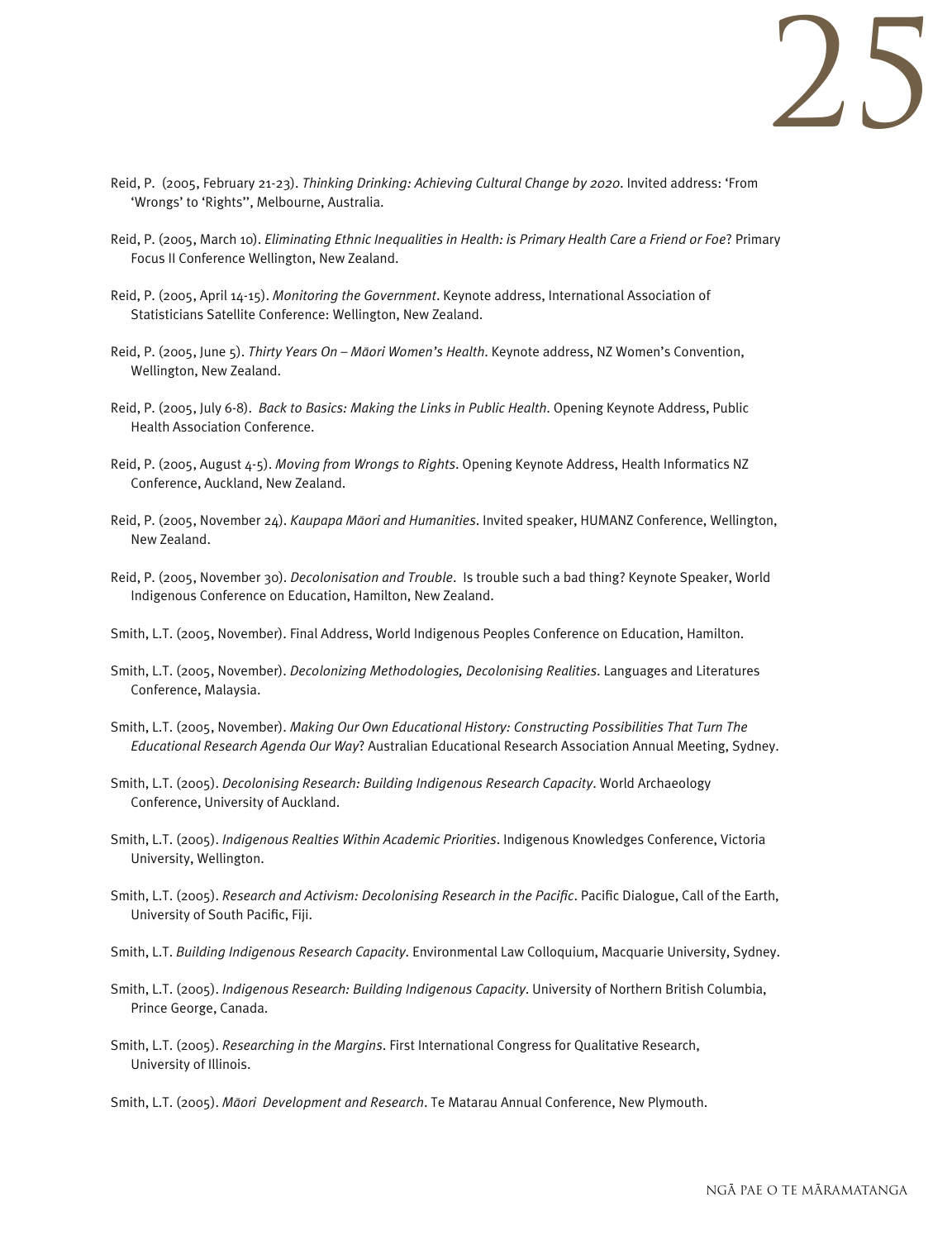

- Smith, L.T. (2004). *Researching the Native in the Knowledge Economy*. Symposium, Arizona State University, Tempe.
- Smith, L.T. (2004). *Researching the Native in the Knowledge Economy: Power, Dialogue and Ethics*. Walker Ames Lecture, University of Washington, Seattle.

#### **Presentations**

- Aspin, S.C. (2005). *Te Mate Ärai Kore me te Hauora o Ngä Iwi Mäori: Confronting the Impact of AIDS within the Mäori Community*. Auckland.
- Aspin, S.C. (2004, November). *Historical and Contemporary Expressions of Mäori Sexuality: Room for Us All*. 1st National Mäori Sexual and Reproductive Health Conference, Wainuiömata, Wellington.
- Ätaria, J., & Adams, J. (2005, September). *Ko te Huarahi ki Mua: A Biophysical and Cultural Examination of Motorway Impacts*. Oral presentation to the Canadian Aboriginal Science and Technology Society, Nova Scotia, Canada.
- Bennett, P., & McKendrick, J. (2005). *Why Are Mäori Overrepresented in Psychiatric Hospitals? Part One*. Presented to Tömaiora Seminar Department of Mäori Health.
- Bennett, P., & McKendrick, J. (2004, December). *Resilience in Indigenous Health*. Workshop Organisation and Presentation, Department of Mäori Health.
- Bennett, P., & McKendrick, J. (2005, Nov). *Rethinking Resilience*. Workshop Participant, UBC Longhouse, Vancouver Canada. (ICIHRP Workshop for 'funded collaborative research project: 'Roots of Resilience – transformation of identity and community').
- Bennett, P., & McKendrick, J. (2005, March). *Do No Further Harm Indigenous Women, Inequity and Mental Health*. Workshop Organisation and Participation, Department of Mäori Health (Collaborative Project between Department of Mäori Health, FMHS, University of Auckland and York University, Toronto 'Indigenous women, inequity, and mental health', funded by the Canadian Institute of Health Research).
- Bishop, R. (2005, November). *Te Kotahitanga: Kaupapa Mäori Research in Action*. Presentation to PRIDE project workshop on Teacher Education. Apia, Samoa.
- Bishop, R. (2005, October). *Mäori Student Achievement*. Keynote address to The First-Time Principals Programme. The University of Auckland, Faculty of Education. Christchurch, New Zealand.
- Bishop, R. (2005, September 27-28). *Strengthened Relationships Enhanced Learning*. Keynote address to the 5th Annual Professional Development Symposium: The Politics of Early Childhood Education, The University of Auckland, Faculty of Education, Auckland, New Zealand.
- Bishop, R. (2005, July). *Challenges for the Profession: Messages from Te Kotahitanga*. Keynote address to International Study Association on Teachers and Teaching and The School of Education NSW Conference, Sydney, Australia.
- Bishop, R. (2005, April). T*e Kotahitanga: Improving Indigenous Education Through Dialogic Pedagogy and Research*. Keynote address to Vancouver School Board, School Leadership Centre at UBC, Canada.

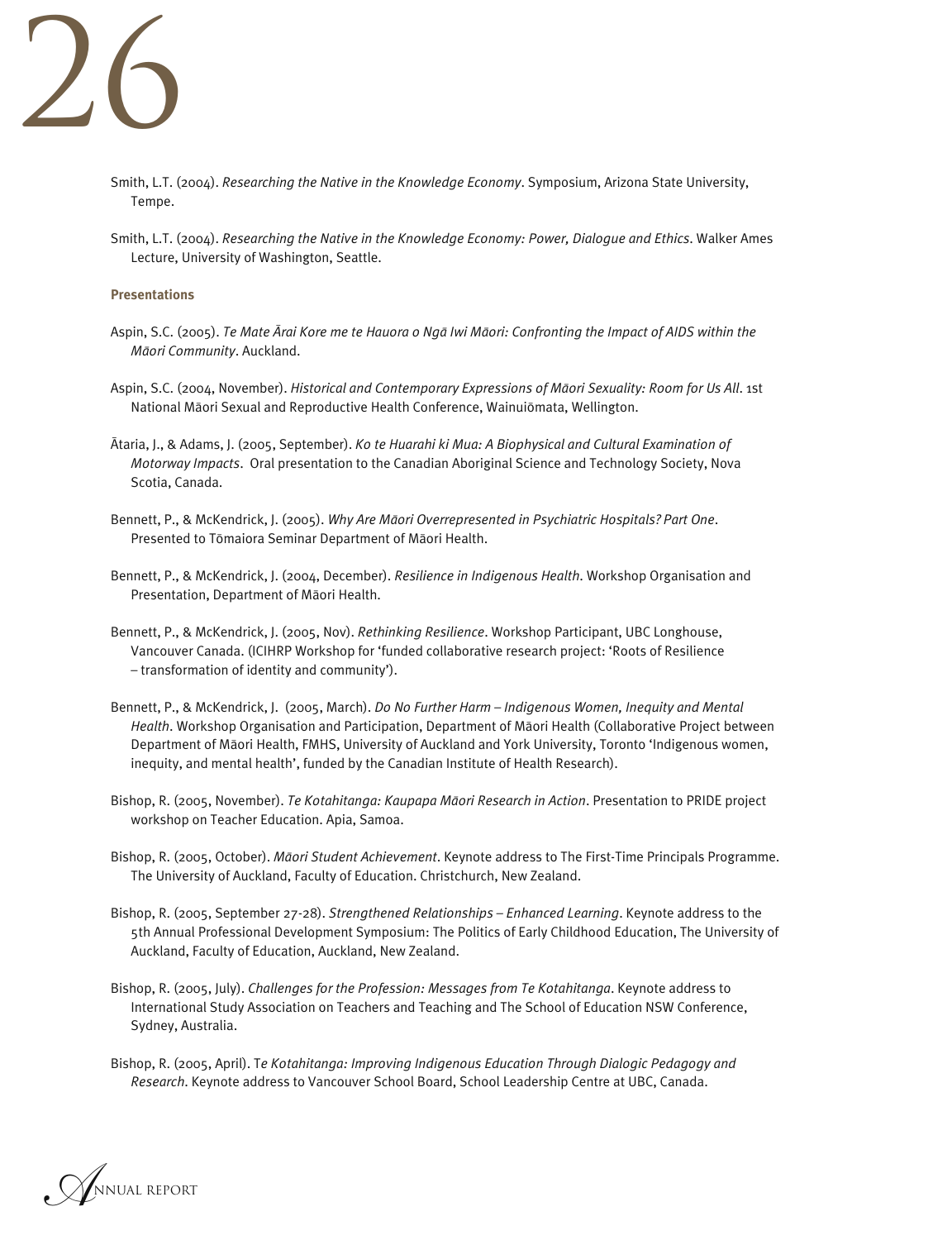

- Bishop, R. (2004, December). *Addressing Education for International Understanding in New Zealand*. Workshop of Education of International Understanding (EIU), hosted by Asia-Pacific Centre of Education for International Understanding, Korea.
- Bishop, R. (2004, September 8-11). *Quality Education and Social Inclusion*. Keynote & principal address to workshop 2A of International Conference on education (ICE): "Quality education for all young people: challenges, trends and priorities", Geneva, Switzerland. International Bureau of Education (IBE)/UNESCO.
- Bishop, R. (2004). *Addressing Quality Education For All Students*. Keynote address to Ministry of Education Symposium on Quality Education, New Zealand.
- Bishop, R. (2004). *Formative Assessment, Evidence-Based Practice and Sustainability*. Presentation, Organisation for Economic Co-operation and Development (OECD) Education Section, September, Paris.
- Brewin. M. (2005). *The Pöwhiri Model—A Model For Engaging Effectively with Mäori Injury Prevention*. Third National Injury Prevention Conference, Wellington.
- Brewin. M. (2004). *The Pöwhiri Model—A Sustainable Model for Mäori Injury Prevention*. Australian Injury Prevention and Safe Communities Conference: "Living on the edge" at Mackay, Queensland.
- Brewin. M. (2004). *Results of the Evaluation of the Kia Piki Te Ora O Te Taitamariki Community Development Projects*. Australian Injury Prevention and Safe Communities Conference: "Living on the edge" at Mackay, Queensland.
- Brewin. M. (2004). *The Pöwhiri Model A Sustainable Model for Mäori Injury Prevention*. World Safe Communities Conference, Prague.
- Brewin. M. (2004). *The Pöwhiri Model A Sustainable Model for Mäori Injury Prevention*. World Injury Prevention and Control Conference, Vienna.
- Brewin. M. (2004). *Results of the Evaluation of the Kia Piki Te Ora O Te Taitamariki Community Development Projects*. World Injury Prevention and Control Conference, Vienna.
- # Carter, L.J. (2004, March 31–April 4). *Lessons from the Past: Mäori Environmental Literacy*. Conference for the American Society for Environmental History and the National Council on Public History, Cultural Places and Natural Spaces: Memory, History, and Landscape, Victoria, British Colombia, Canada.
- # Carter, L.J. (2005 February 16-19). *Legitimising Indigenous Knowledge in Sustainable Land Management and Use*. Third International Conference on History and Sustainability, European Society for Environmental History, Florence, Italy.
- # Carter, L.J. (2005, July 6-8). *From Whakapapa to Registered Beneficiary: The Effects of Urban Relocation on Mäori Traditionally-organised Groups in Aotearoa/New Zealand*. Sixth International Conference of the European Society for Oceanists, 'Pacific Challenges: Questioning concepts, rethinking conflicts', Marseilles, France.
- # Hohepa, M.K., Williams, N.N., & Barber, J. (2004, September 15-18). *Reading Comprehension and Indigenous Language Regeneration: Reading to Learn in Mäori Language Immersion Contexts*. Paper presented at the British Educational Research Association Conference, UMIST, Manchester, UK.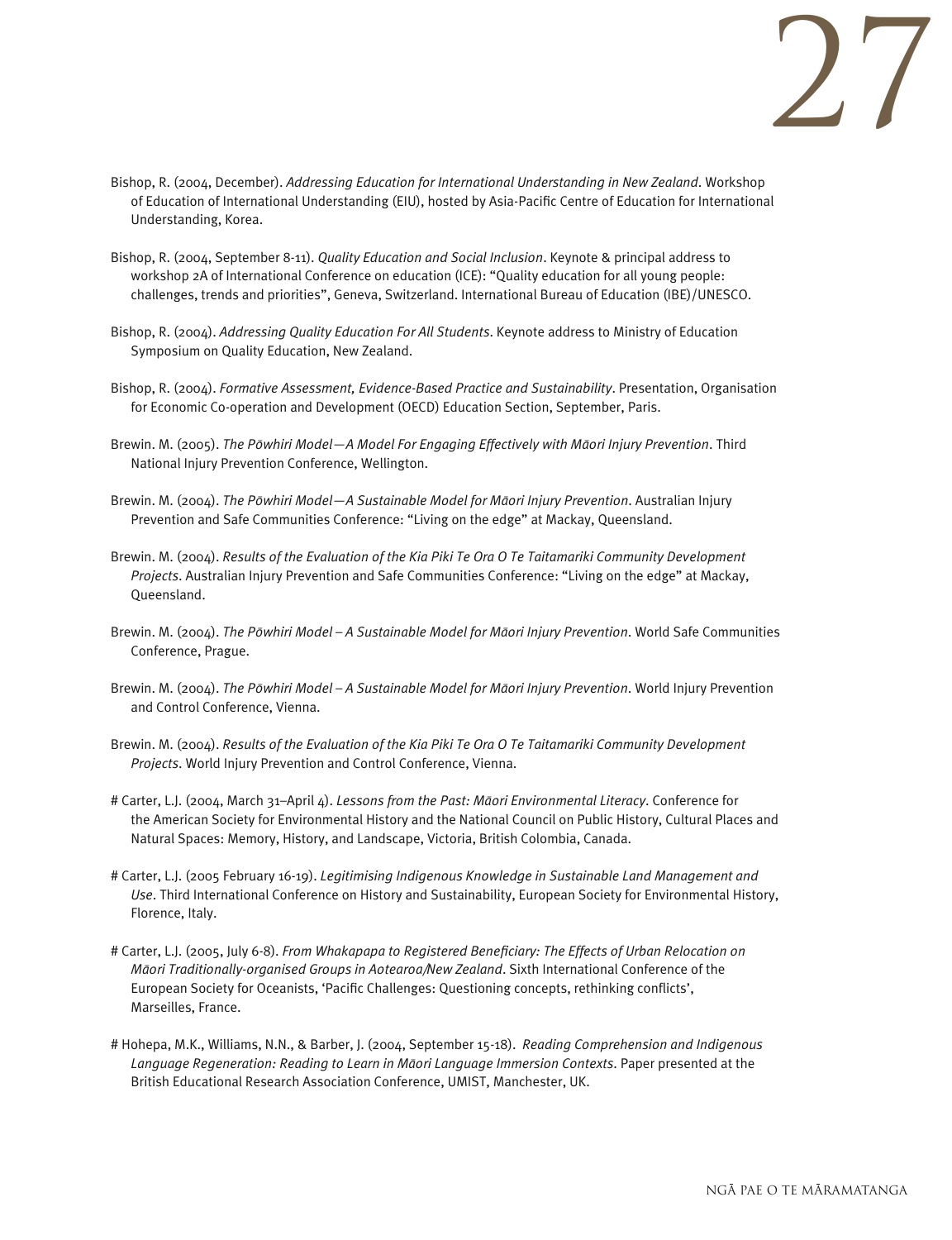

- # Hohepa, M.K., Williams, N.N., & Barber, J. (2005, April 11-15) *Reading to Learn: Reading Comprehension and Indigenous Language Regeneration – Findings from the First Year*. Paper presented at the American Educational Research Association Conference, Montreal Canada.
- # Këpa, M., Reynolds, P., & Walker, R. (2005, November 18-22). *Bring 'Me' Beyond Vulnerability*. Elderly Care of Mäori, by Mäori. Kei hinga au e, kei mate au e. Te Tiaki ä te Mäori i te hunga kaumätua Mäori. The 58th Annual Scientific Meeting of the Gerontological Society of America, Orlando World Center Resort Marriot, Florida.
- # Këpa, M., Reynolds, P., & Walker, R. (2005, June 15-17). *Bring 'Me' Beyond Vulnerability*. Elderly Care of Mäori, by Mäori. Kei hinga au e, kei mate au e. Te Tiaki ä te Mäori i te hunga kaumätua Mäori. Panel presentation. Hawai'i Public Health Association Pacific Global Health Conference, Honolulu.
- \* Këpa, M., & Manu'atu, L. (2005, April 19-21). *Unending Curiosity and Empowering Tongan People: Indigenous Tongan & Mäori Perspectives on Partnership & Practice in Secondary Schooling*. Paper presentation, Ministry of Education Northern Region Conference: "Partnership and Practice in the 21st Century".
- # Doherty, W., Hoskins, T., and Lee, J. (2005, June 24 26). *Mäori Cultural Regeneration: Püräkau as Pedagogy*. Paper presented as part of a symposium: Indigenous (Mäori) Pedagogies: Towards community and cultural regeneration. Centre for Research in Lifelong Learning International Conference, Stirling, Scotland.
- \* Lee, J., & Taurere, M. (2005, June 30–July 3). *Cultural Sustainability: Mäori Teachers in 'Mainstream' Schools*. Paper presented as part of a symposium: Indigenous Education: Generating diverse approaches to cultural sustainability. The International Diversity Conference. Institute of Ethnic Administrators, Beijing, China.
- # Lee, J. (2004, July). Articulating ako: *Mäori Pedagogy in New Zealand Education*. Paper presented at the International Conference of Diversity, UCLA, USA.
- \* Manu'atu, L., & Këpa, M. (2004). *'Fetuiaki Malie, Talking Together' Pasifika in Mainstream Education*. Pasifika in mainstream education Symposium. Pacific Research in Education Group, School of Education, University of Waikato, Hamilton.
- McKinley, E. (2005, February 9-11). *Mäori Language and Culture Education: The Aotearoa New Zealand Experience*. Invited workshop for the Native Educators and Bilingual/Multicultural Education Conference, held in Anchorage, Alaska, USA.
- Morgan, T.K.K.B. (2004, August 9 13). *A Tangata Whenua Perspective on Sustainability Using the Mauri Model*. 5th APRU Doctoral Students Conference, University of Sydney.
- # Lyver, P.O'B. (2005, September 22-24). *The Scientization of Traditional Knowledge: Monitoring Large Populations*. Canadian Aboriginal Science and Technology Society (CASTS) Conference, Membertou (Sydney), Nova Scotia, Canada.
- # Ngaha, A. (2005, July). *Language and Identity in the Mäori Community*. The Sixth Conference of the European Society for Oceanists (ESfO), Marseilles.
- # Ngaha, A. (2005 January). *Language and Identity in the Mäori Community*. The 3rd Annual Hawai'i International Conference on Arts and Humanities, Hawai'i.

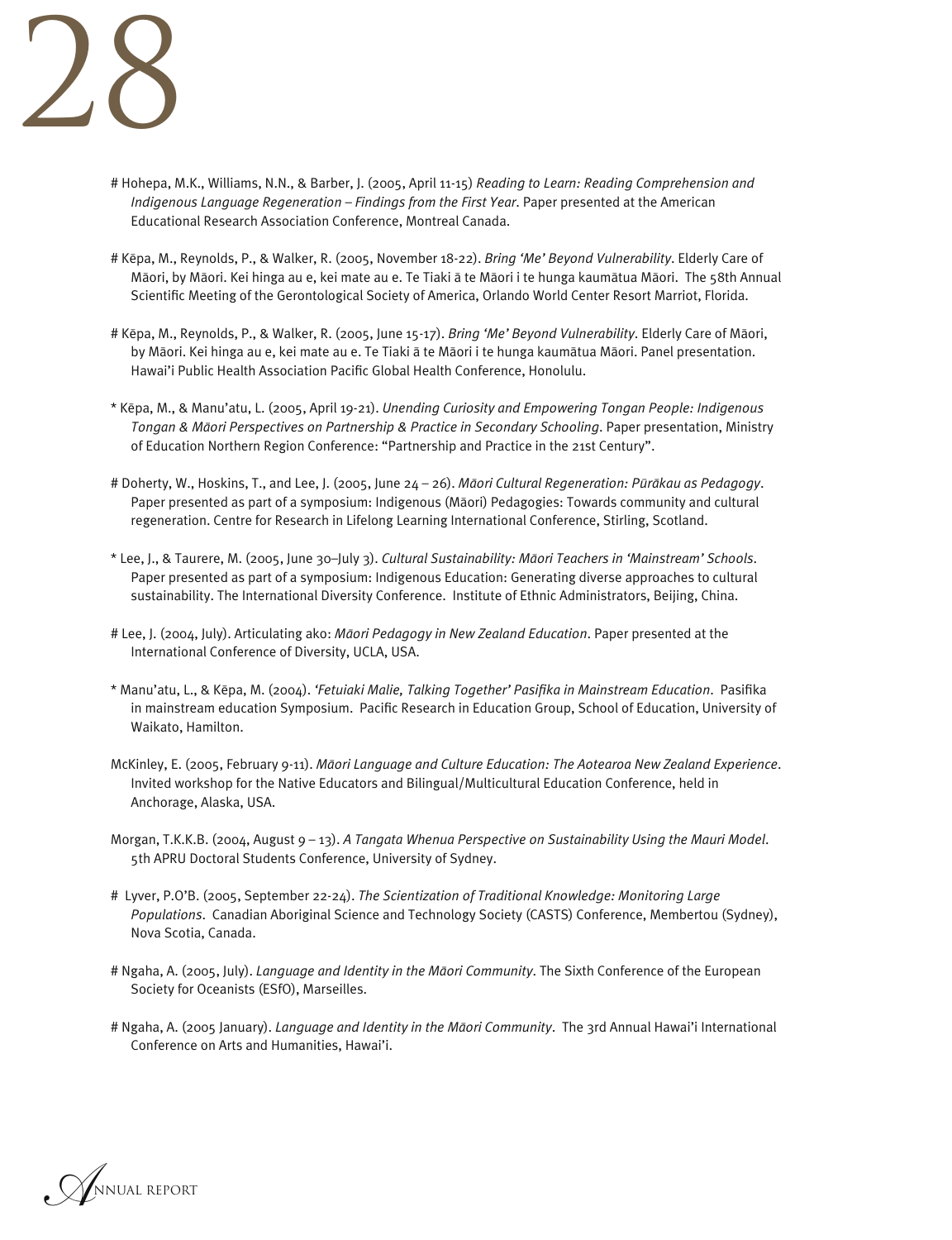

- \* Ngaha, A. (2005, March). *Rangiätea Methodist Mäori Girls' Hostel: The Training of Young Mäori Women In Domestic Science and Hygiene – Yet Another Civilising Mission, A Social Experiment, or What*? Seminar presented in The Department of Mäori Studies, University of Auckland.
- Pihama, L., & Aspin, S. C. (2005, May). *Understanding Mäori Sexuality*. Paper presented at Cultural Diversities Conference, Mexico City.
- \* Pihama, L.E., & Hohepa, M.K. (2005, November 27 December 1). *Kaupapa Mäori Theory and Research: Indigenous Transformation*. Paper presented at the World Indigenous People's Conference for Education, University of Waikato, Hamilton.
- Smith, C., & Reynolds, P. (2004, November 12). *Kaupapa Mäori Research and Ethical Concerns*. Kaupapa Mäori Theory and Research Workshop, Waipapa Marae, Auckland University.
- Reynolds, P., & Hutchings, J. (2005, February 10). *Mäori and Nanotechnology: He Whakaaro Mäori*. Foundation for Research Science & Technology Symposium, Nanotechnologies in New Zealand: Opportunities and Challenges, Queenstown.
- # Sadler, J.B. (2005, July). *A Metaphor for A Te Ao Märama Paradigm*. Conference paper presented at The Sixth Conference of the European Society for Oceanists (ESfO), Marseilles.
- Walker, M.M. (2005, March). *Te Käkano Rangatira: Mäori (and Pacific Island) Participation in the Science-Based Society*. HRC-RSNZ, Wellington.
- Walker, M.M. (2005, August). *He whäinga märamatanga, He kimihanga türangawaewae*. Te Tohu Rangahau Pütaiao Wänanga (FRST Mäori Postgraduate Scholars hui), Wellington.
- Walker, M.M. (2005, November 4). *He whäinga märamatanga, He kimihanga türangawaewae*. Ngä Pae o te Märamatanga Policy Seminar Series, Wellington.
- Williams, L.R.T. (2004, September 9-10). *Cultural Kaupapa and Transformations*. Keynote address, Symposium: Centenary Celebration of Te Rangi Hïroa, University of Otago.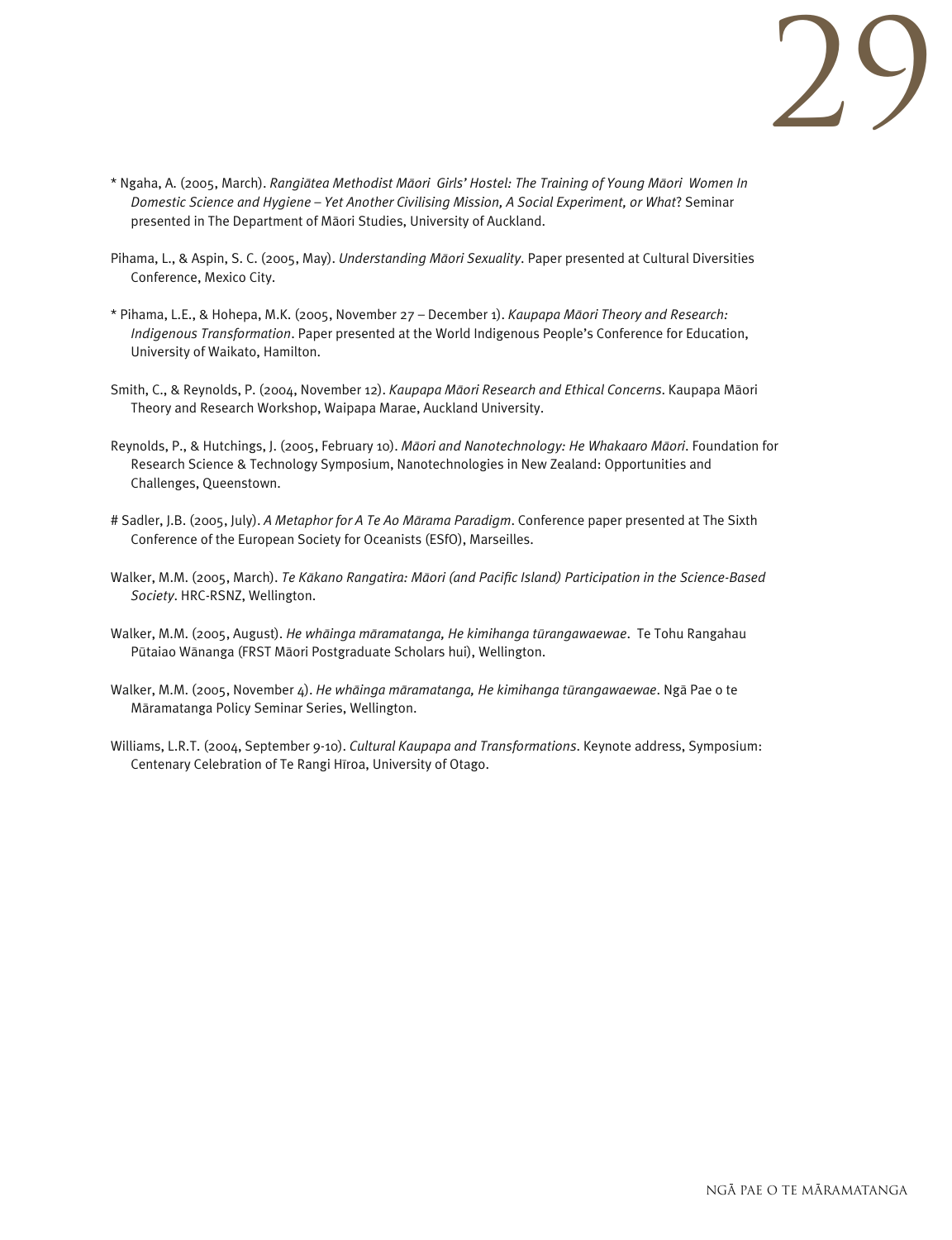*Ngä Pae o te Märamatanga* NATIONAL INSTITUTE OF RESEARCH EXCELLENCE FOR MÄORI DEVELOPMENT AND ADVANCEMENT STATEMENT OF FINANCIAL PERFORMANCE FOR THE 18 MONTHS ENDED 31 DECEMBER 2005

|                                                |              | Actual    | Actual       | Actual       |
|------------------------------------------------|--------------|-----------|--------------|--------------|
|                                                | <b>Notes</b> | 2005      | 2004         | 2003         |
|                                                |              | 18 Months | 12 Months    | 12 Months    |
|                                                |              | \$        | \$           | \$           |
| <b>Operating income</b>                        |              |           |              |              |
| <b>Tertiary Education Commission grant</b>     | 3            | 5,320,000 | 3,306,667    | 3,262,223    |
| Change in year end Research funds held         | 1c, 3d       | 820,282   | (983,026)    | (2,799,994)  |
| Grant applied                                  |              | 6,140,282 | 2,323,641    | 462,229      |
| Host/Partner support                           |              | $\Omega$  | $\Omega$     | 0            |
| External revenue                               | 5            | 44,910    | O            | $\Omega$     |
| <b>Total operating income</b>                  |              | 6,185,192 | 2,323,641    | 462,229      |
|                                                |              |           |              |              |
| <b>Expenditure</b>                             |              |           |              |              |
| Research projects:                             |              |           |              |              |
| Salary and salary related costs                |              | 1,198,543 | 539,143      | 195,346      |
| Overheads                                      |              | 850,368   | 390,307      | 179,234      |
| Other operating costs                          |              | 1,215,488 | 467,209      | 67,755       |
| Subcontractors                                 |              | 2,886,905 | 920,289      | 19,373       |
| <b>Equipment Depreciation</b>                  |              | 33,887    | 6,693        | 521          |
| Other                                          |              |           |              |              |
| Total research projects                        |              | 6,185,192 | 2,323,641    | 462,229      |
|                                                |              |           |              |              |
| <b>Total operating expenditure</b>             | 6            | 6,185,192 | 2,323,641    | 462,229      |
|                                                |              |           |              |              |
| <b>Total operating income less expenditure</b> |              | (o)       | $\mathbf{o}$ | $\mathbf{o}$ |

*The accompanying notes form part of these financial statements.*

*A*NNUAL REPORT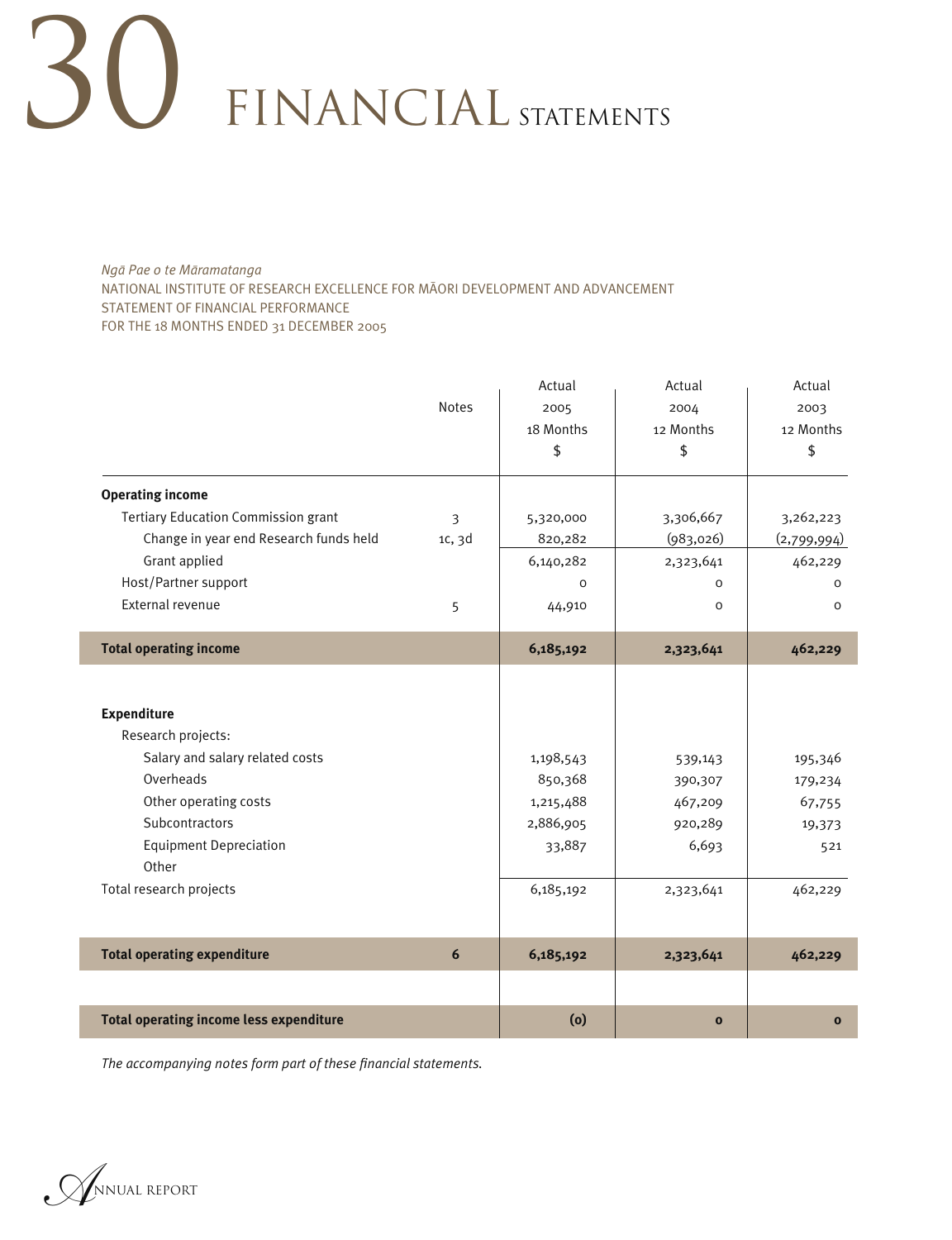# 31

*Ngä Pae o te Märamatanga* NATIONAL INSTITUTE OF RESEARCH EXCELLENCE FOR MÄORI DEVELOPMENT AND ADVANCEMENT STATEMENT OF MOVEMENTS IN EQUITY FOR THE 18 MONTHS ENDED 31 DECEMBER 2005

|                                       |              | Actual     | Actual    | Actual    |  |
|---------------------------------------|--------------|------------|-----------|-----------|--|
|                                       | <b>Notes</b> | 2005       | 2004      | 2003      |  |
|                                       |              | 18 Months  | 12 Months | 12 Months |  |
|                                       |              | \$         | \$        | \$        |  |
|                                       |              |            |           |           |  |
| Equity at beginning of period         |              | 382,000    | 382,000   | $\circ$   |  |
|                                       |              |            |           |           |  |
| Net movement in Capex Fund for period | 9            | (146, 019) | $\circ$   | 382,000   |  |
|                                       |              |            |           |           |  |
| <b>Equity at end of period</b>        |              | 235,981    | 382,000   | 382,000   |  |

*The accompanying notes form part of these financial statements.*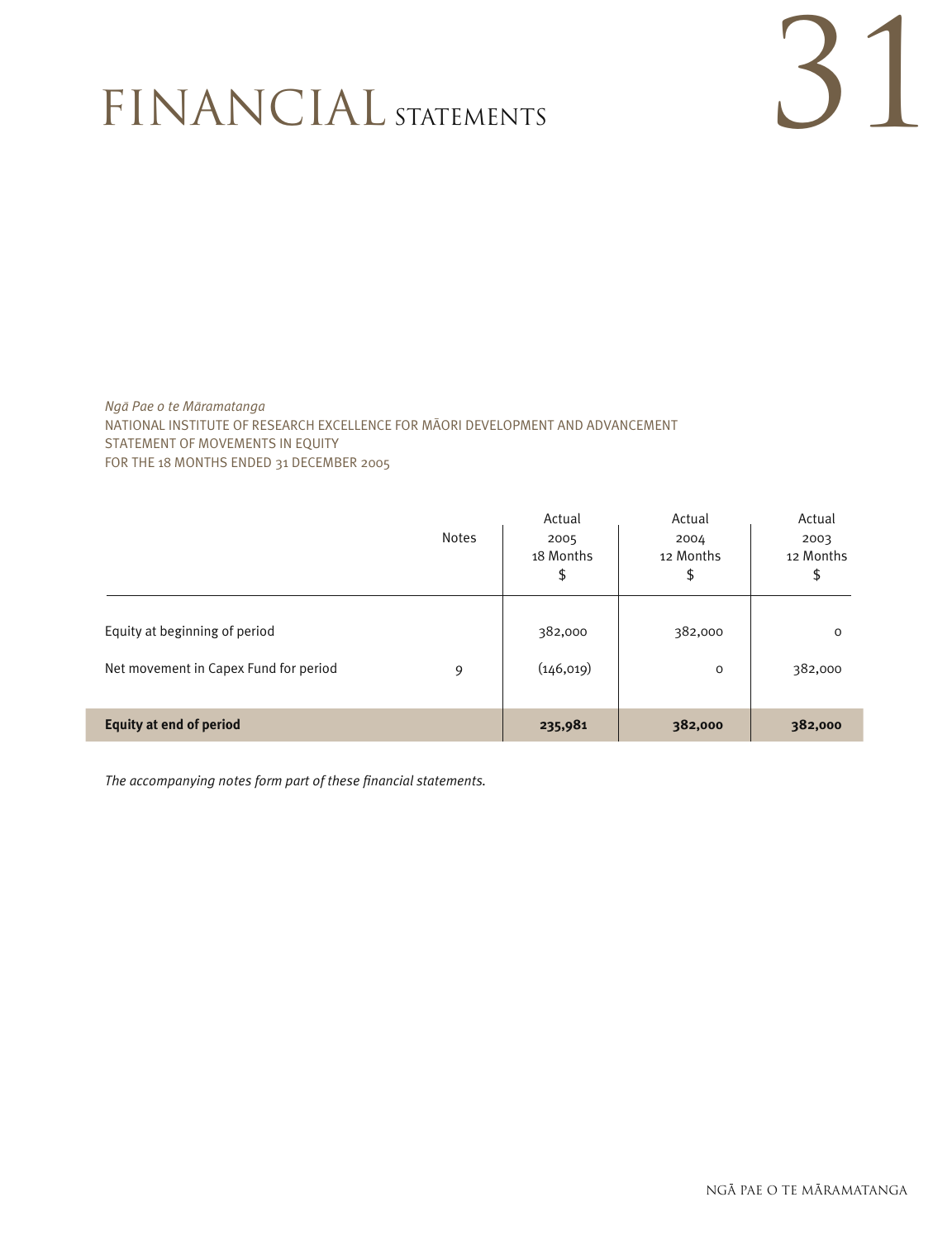*Ngä Pae o te Märamatanga* NATIONAL INSTITUTE OF RESEARCH EXCELLENCE FOR MÄORI DEVELOPMENT AND ADVANCEMENT STATEMENT OF FINANCIAL POSITION AS AT 31 December 2005

|                                                                                                                          | <b>Notes</b> | 2005<br>18 Months<br>\$ | 2004<br>12 Months<br>\$ | 2003<br>12 Months<br>\$ |
|--------------------------------------------------------------------------------------------------------------------------|--------------|-------------------------|-------------------------|-------------------------|
| Assets<br><b>Current Assets</b>                                                                                          |              |                         |                         |                         |
| Cash balance held by University of Auckland                                                                              | 8            | 3,198,719               | 4,165,020               | 3,181,994               |
| Total current assets                                                                                                     |              | 3,198,719               | 4,165,020               | 3,181,994               |
|                                                                                                                          |              |                         |                         |                         |
| <b>Total Assets</b>                                                                                                      |              | 3,198,719               | 4,165,020               | 3,181,994               |
| <b>Equity and Liabilities</b><br><b>Current Liabilities</b><br><b>Research Funds</b><br><b>Total current liabilities</b> | 1c, 3d       | 2,962,738<br>2,962,738  | 3,783,020<br>3,783,020  | 2,799,994<br>2,799,994  |
| Equity<br>Capital Equipment Fund<br>Total equity                                                                         | 9            | 235,981<br>235,981      | 382,000<br>382,000      | 382,000<br>382,000      |
| <b>Total Equity and Liabilities</b>                                                                                      |              | 3,198,719               | 4,165,020               | 3,181,994               |

*The accompanying notes form part of these financial statements.*

Signed on behalf of the Board 

 $T.H.$  Bannes.

Fille

Acting Chairman **Manufatan Chairman Director of Nga Pae o te Maramatanga** 

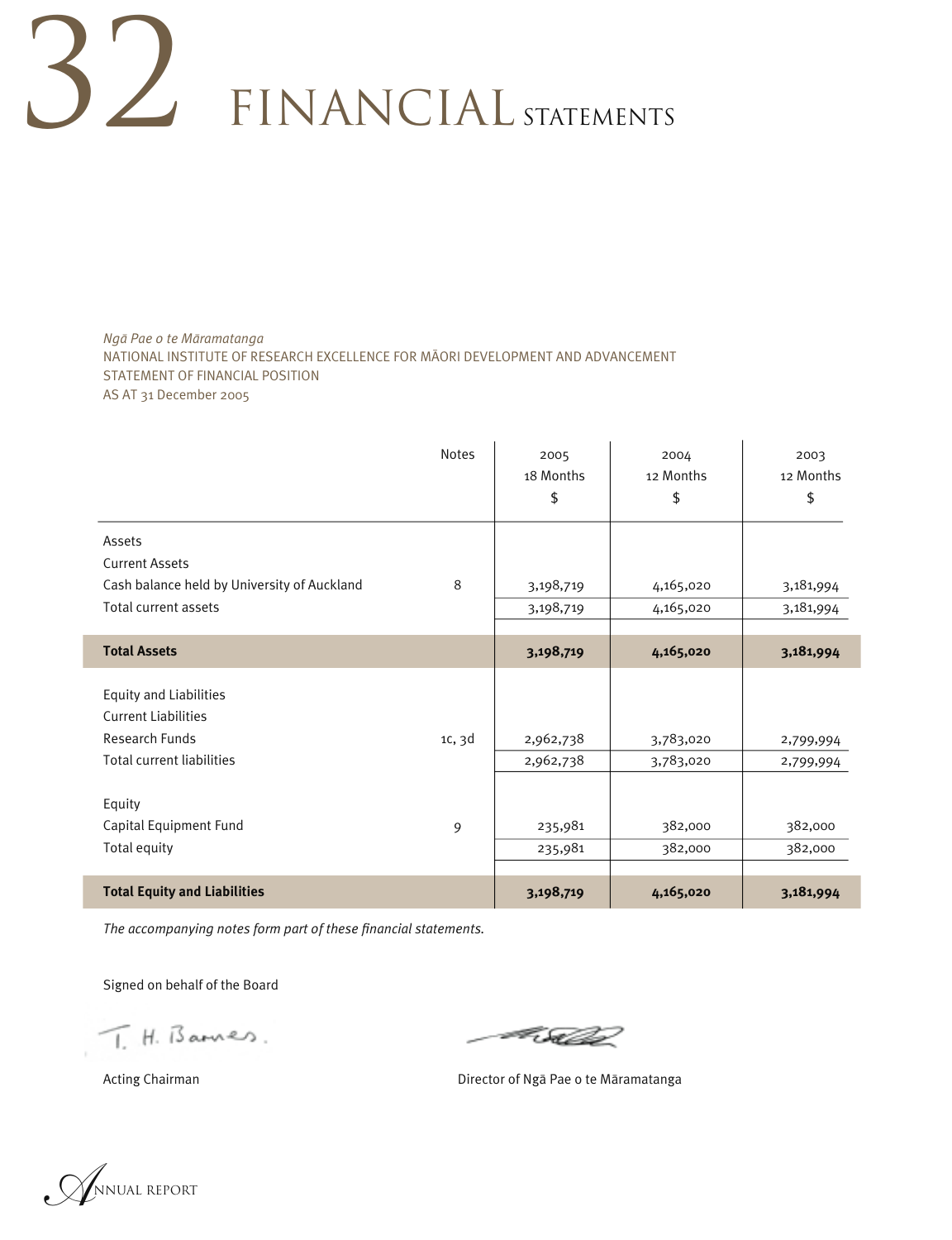

#### *Ngä Pae o te Märamatanga* NATIONAL INSTITUTE OF RESEARCH EXCELLENCE FOR MÄORI DEVELOPMENT AND ADVANCEMENT NOTES TO THE FINANCIAL STATEMENTS

#### **1. Statement of Accounting Policies**

#### *(a) Basis of Preparation*

 Ngä Pae o te Märamatanga, National Institute of Research Excellence for Mäori Development and Advancement is a Centre for Research Excellence and is managed as an institute within the University of Auckland and has its own Board of Governance. 

 The financial statements comprise statements of: financial performance; movements in equity; financial position, and notes including accounting policies. 

 The financial statements have been prepared in New Zealand currency, on the basis of historical cost, and in accordance with generally accepted accounting practice in New Zealand. 

 The financial statements are for the 18 months ended 31 December 2005. The comparative figures are for the 12 months ended 30 June 2004 and 30 June 2003. 

The Tertiary Education Commission has agreed to re-align the reporting year to end as at 31 December commencing 2005. This now agrees with the University of Auckland financial year end.

#### *(b) Differential Reporting*

 Under the Framework for Differential Reporting issued by the New Zealand Institute of Chartered Accountants, Ngä Pae o te Märamatanga is classified as "small" and qualifies for differential reporting exemptions. Most available differential reporting exemptions allowed under the Framework have been adopted. 

#### *(c) Revenue*

 Research grant revenue from the Tertiary Education Commission is reduced by the obligation to continue research or ultimately return any unspent funds. 

#### *(d) Taxation*

 Ngä Pae o te Märamatanga income is exempt from income tax. All amounts are shown exclusive of Goods and Services Tax (GST). GST is accounted for outside Ngä Pae o te Märamatanga financial statements by the University of Auckland as host institution. 

#### *(e) Changes in Accounting Policy*

 Uniform accounting policies have been applied on a basis consistent with those of the previous period. 

#### **2. Audit**

 These financial statements are not required to be audited, although the financial statements of the University of Auckland are audited. 

#### **3. Tertiary Education Commission Grant**

#### *a) Funding Levels*

 Ngä Pae o te Märamatanga is primarily funded by the Tertiary Education Commission. Funding is approved until 30 June 2008. Approved levels are - 

| Approved and received for year ending 30 June 2003          | \$3,262,223 |
|-------------------------------------------------------------|-------------|
| Approved and received for year ending 30 June 2004          | \$3,306,667 |
| Approved and received for year ending 30 June 2005          | \$3,546,667 |
| Approved and received for half year ending 31 December 2005 | \$1,773,333 |
| Approved for year ending 31 December 2006                   | \$3,546,667 |
| Approved for year ending 31 December 2007                   | \$3,546,667 |
| Approved for year ending 30 June 2008                       | \$1,773,333 |

#### *(b) Extension of Funding*

 An extension of funding for a wind down period of three years has been approved by the Tertiary Education Commission.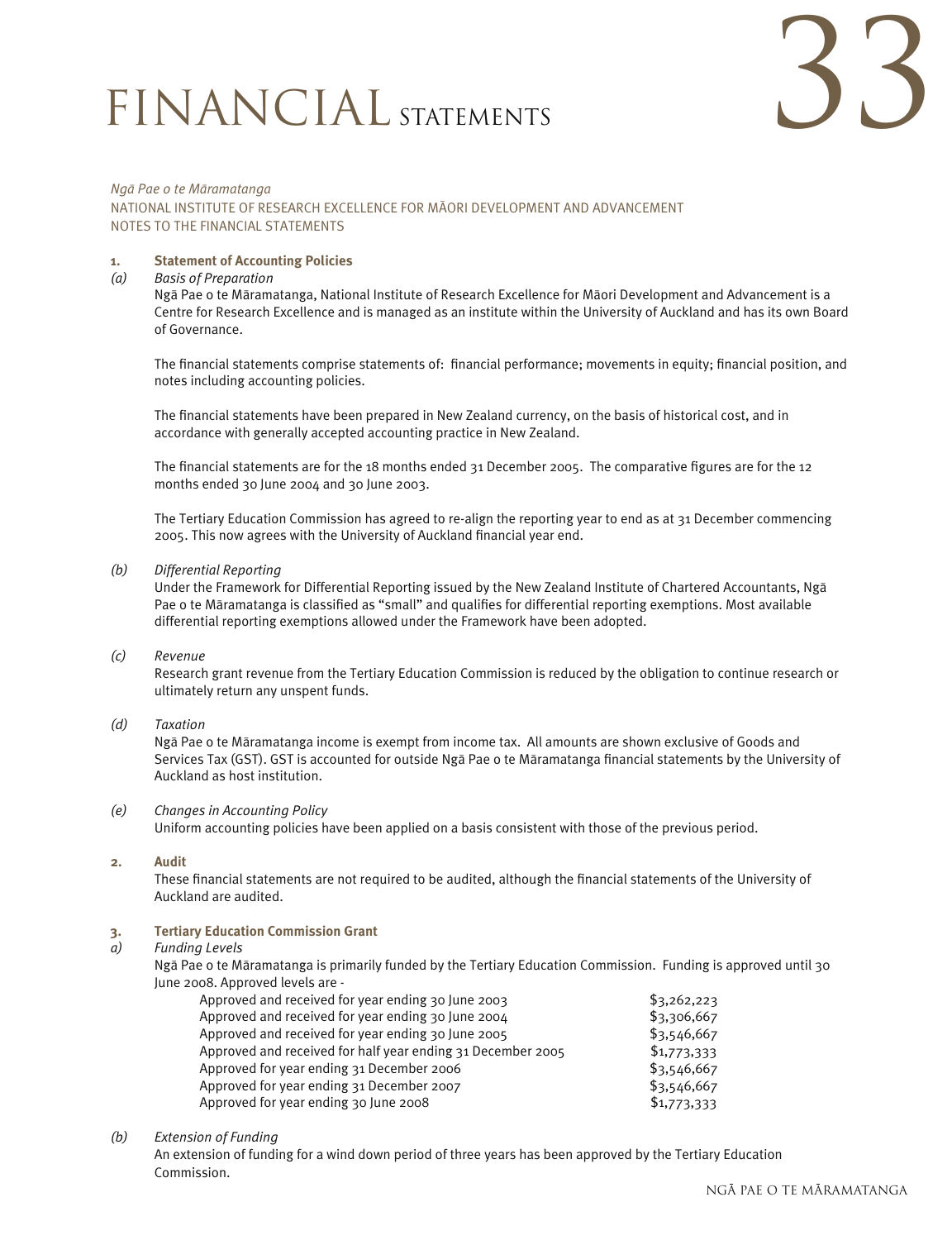*Ngä Pae o te Märamatanga* NATIONAL INSTITUTE OF RESEARCH EXCELLENCE FOR MÄORI DEVELOPMENT AND ADVANCEMENT NOTES TO THE FINANCIAL STATEMENTS (continued)

|     |                                                 | Actual<br>2005<br>18 Months<br>\$ | Actual<br>2004<br>12 Months<br>\$ | Actual<br>2003<br>12 Months<br>\$ |
|-----|-------------------------------------------------|-----------------------------------|-----------------------------------|-----------------------------------|
| (c) | <b>Current Period Grant</b>                     |                                   |                                   |                                   |
|     | Grant for the 18 months ending                  |                                   |                                   |                                   |
|     | 31 December 2005                                |                                   |                                   |                                   |
|     |                                                 | 5,320,000                         | 3,306,667                         | 3,262,223                         |
| (d) | Research Funds Held                             |                                   |                                   |                                   |
|     | Research funds at beginning of period           | 3,783,020                         | 2,799,994                         | $\Omega$                          |
|     | Change in year end research funds held          | (820, 282)                        | 983,026                           | 2,799,994                         |
|     | Research funds at end of period                 | 2,962,738                         | 3,783,020                         | 2,799,994                         |
| 4   | <b>Research Contracts</b>                       |                                   |                                   |                                   |
|     | Contracts for research subcontract work in the  |                                   |                                   |                                   |
|     | Research, Capability and Knowledge Exchange     |                                   |                                   |                                   |
|     | Programmes have been signed and these           |                                   |                                   |                                   |
|     | contracts constitute a contractual obligation   |                                   |                                   |                                   |
|     | totalling \$2,496,976 at balance date.          |                                   |                                   |                                   |
| 5   | <b>External Revenue</b>                         |                                   |                                   |                                   |
|     | Mixture of cost recoveries and research grants  |                                   |                                   |                                   |
|     | from sources external to Nga Pae o te           |                                   |                                   |                                   |
|     | Māramatanga. The research grant revenue has     |                                   |                                   |                                   |
|     | been and will be expended only for the          |                                   |                                   |                                   |
|     | purposes of the grant.                          | 44,910                            | O                                 | $\mathsf O$                       |
| 6   | <b>Operating Expenditure</b>                    |                                   |                                   |                                   |
|     | Ngā Pae o te Māramatanga did not pay any        |                                   |                                   |                                   |
|     | interest, audit fees or write off any bad debts |                                   |                                   |                                   |
|     | during the period (2003 and 2004 nil).          |                                   |                                   |                                   |

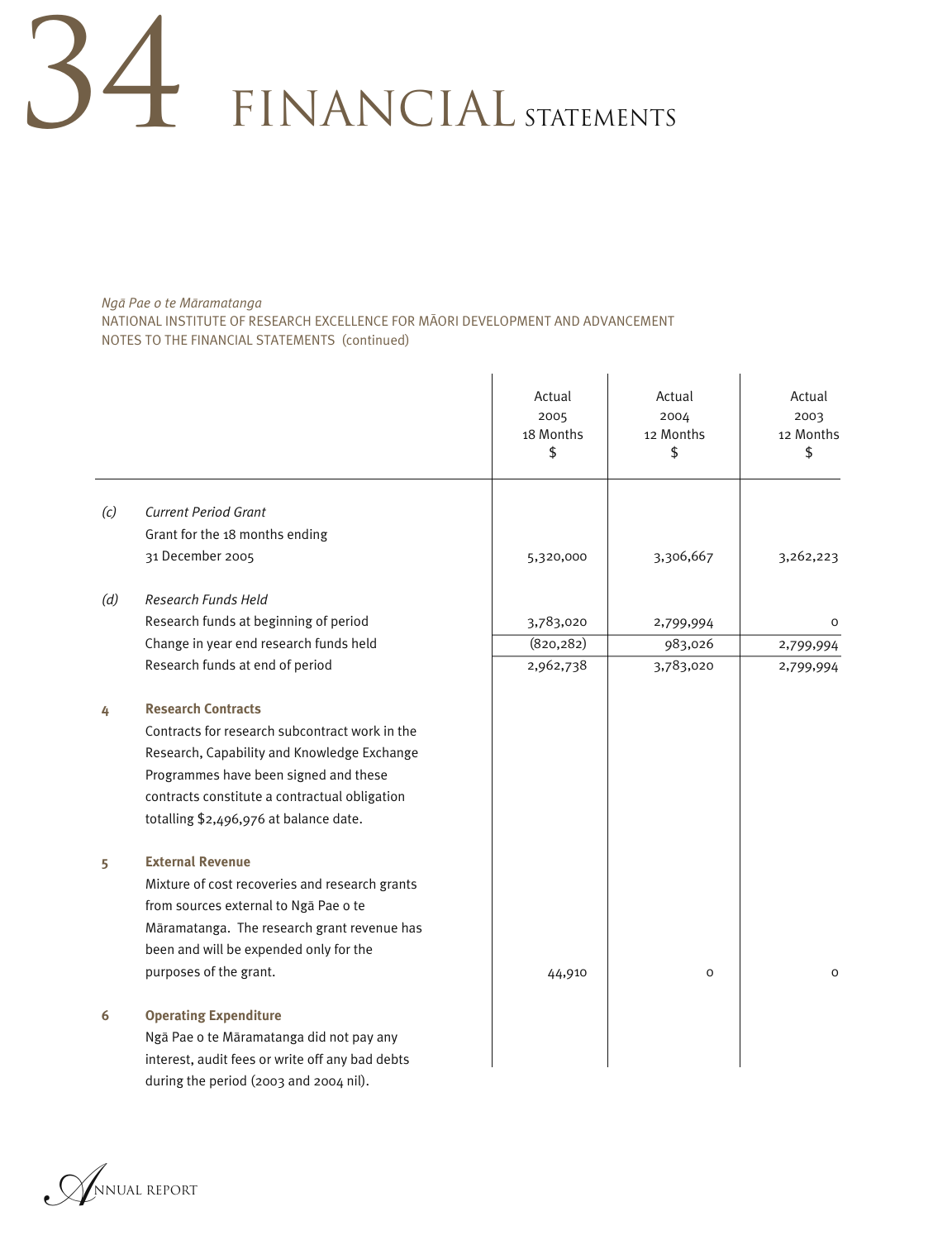# 35

| 7 | <b>Subcontractors</b>                        |            |              |              |
|---|----------------------------------------------|------------|--------------|--------------|
|   | Payments are for contracted research,        |            |              |              |
|   | knowledge exchange and capability building   |            |              |              |
|   | projects for all participating entities.     |            |              |              |
| 8 | <b>Cash Balances</b>                         |            |              |              |
|   | Cash balances are held on behalf of Nga Pae  |            |              |              |
|   | o te Māramatanga by University of Auckland - |            |              |              |
|   | <b>Research Funds</b>                        | 2,962,738  | 3,783,020    | 2,799,994    |
|   | Capital Equipment Fund                       | 235,981    | 382,000      | 382,000      |
|   |                                              | 3,198,719  | 4,165,020    | 3,181,994    |
| 9 | <b>Capital Equipment Fund</b>                |            |              |              |
|   | The Capital Equipment Fund from the Tertiary |            |              |              |
|   | Education Commission for acquisition of      |            |              |              |
|   | capital equipment has not yet been fully     |            |              |              |
|   | expended.                                    |            |              |              |
|   | Fund at beginning of period                  | 382,000    | 382,000      | $\mathsf{o}$ |
|   | Capital funding from Tertiary                |            |              |              |
|   | <b>Education Commission</b>                  | $\circ$    | $\mathsf O$  | 382,000      |
|   | Assets purchased and vested in               |            |              |              |
|   | University of Auckland                       | (146, 019) | $\mathsf O$  | $\circ$      |
|   | Capital funding returned to Tertiary         |            |              |              |
|   | <b>Education Commission</b>                  | $\circ$    | $\mathsf{o}$ | $\circ$      |
|   | Net movement during the period               | (146, 019) | O            | 382,000      |
|   | Capital Equipment Fund at end of period      | 235,981    | 382,000      | 382,000      |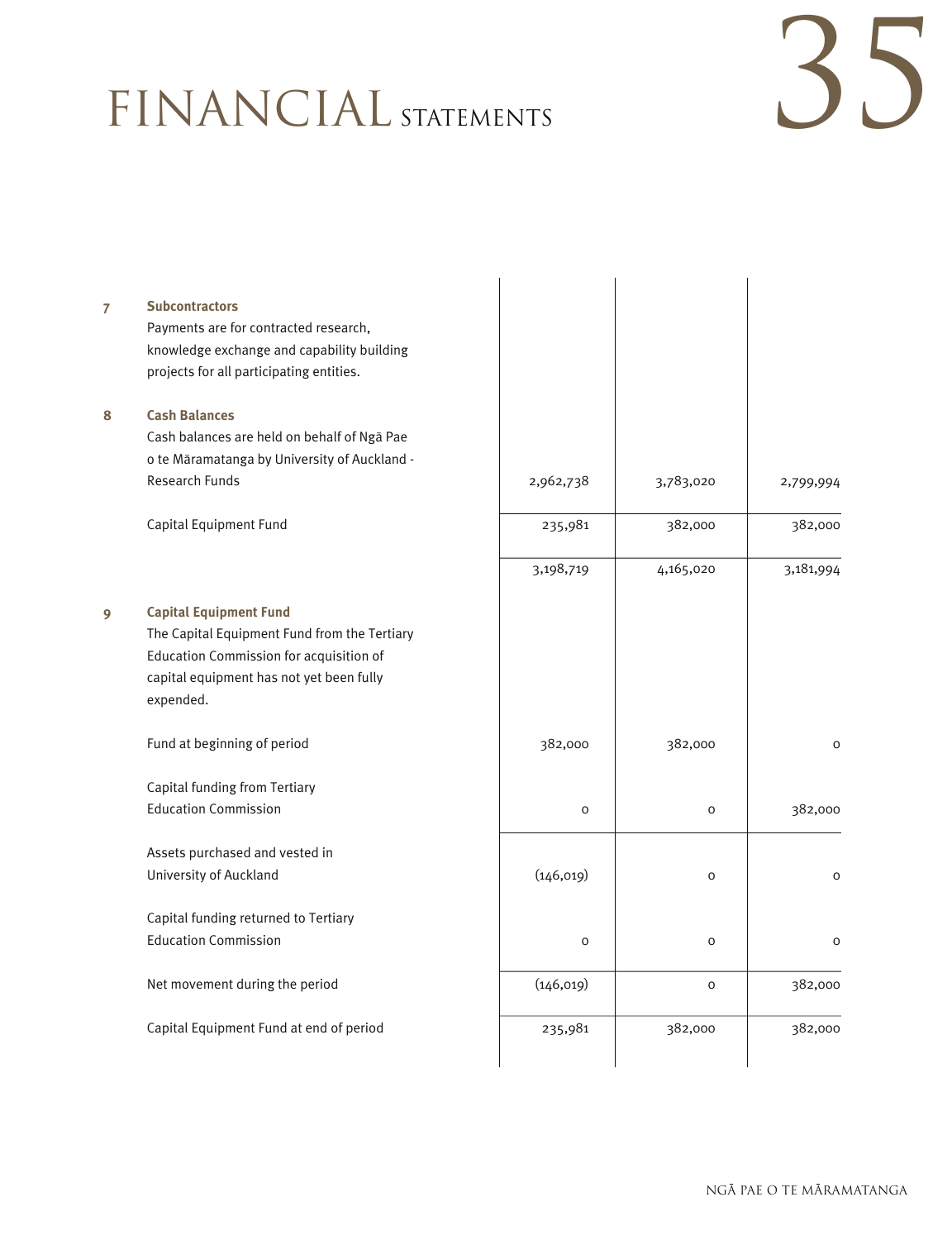# 36

## STAFF



Professor Linda Smith – Co-Director





Dr Mere Këpa – Researcher





Simon Rangiwähia – Programme Officer



Premika Sirisena – Departmental Administrator



Dr Clive Aspin – Senior Research Fellow



Adrienne Pryor – Business Support Manager

Jane Rangiwähia – Programme Coordinator



Anahera Räwiri – Resource and Events Officer



Dr Marilyn Brewin – Acting Research Manager



Joseph Te Rito – Knowledge Exchange Manager

### STAFF

Donna Gardiner – Programme Officer Mera Penehira – Programme Officer Emeritus Professor Leslie R Tümoana Williams – Capability Building Manager

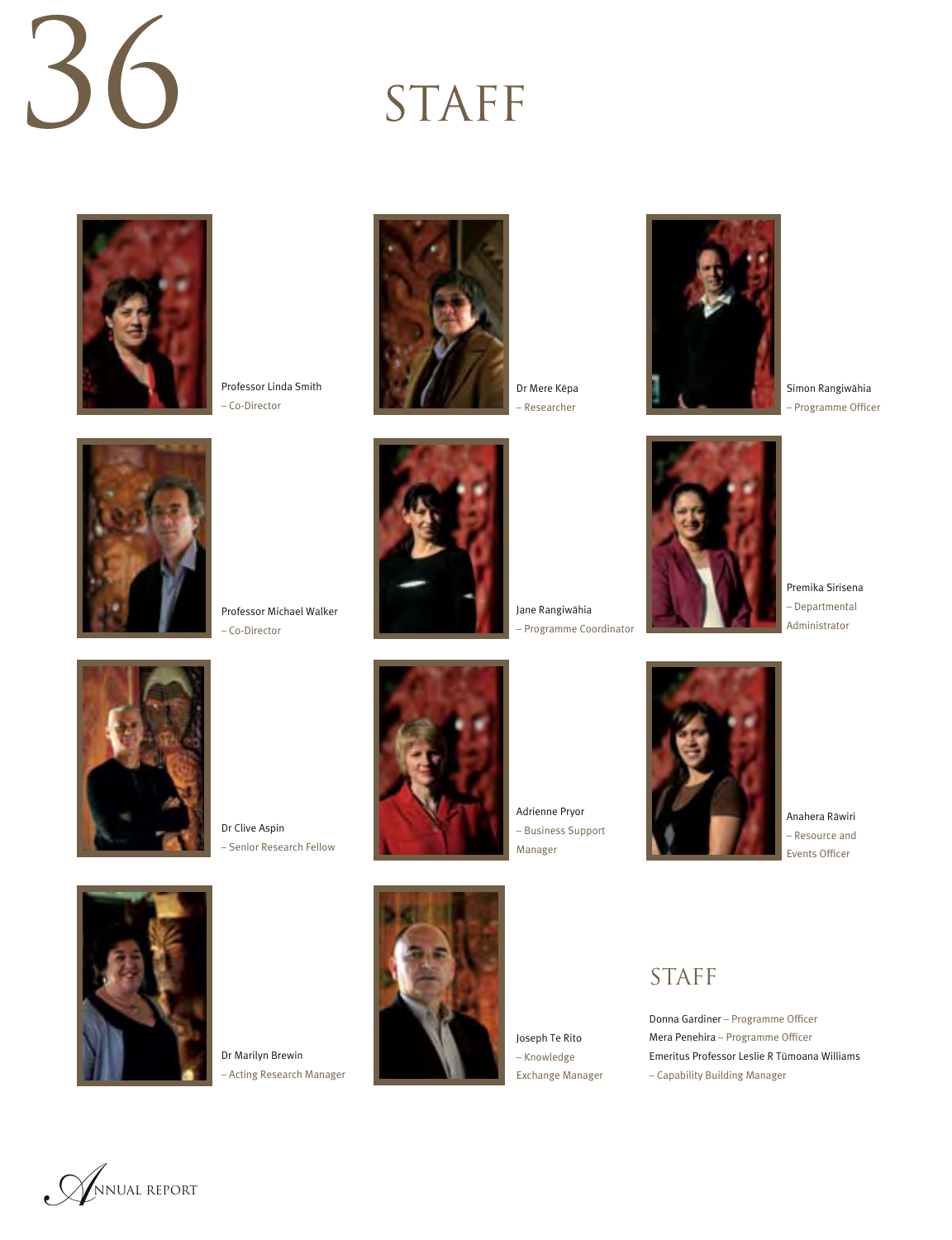# 37

### CONTACTS

#### **Postal Address**

Ngä Pae o te Märamatanga Waipapa Marae Complex The University of Auckland Private Bag 92019 Auckland

#### **Physical Address**

Ngä Pae o te Märamatanga Rehutai Building 16 Wynyard Street The University of Auckland Auckland New Zealand

www.maramatanga.ac.nz info@maramatanga.ac.nz

**T** +64 9 373 7599 ext 84220 **F** +64 9 373 7428

#### NGA PAE O TE MARAMATANGA GRATEFULLY ACKNOWLEDGES THE SUPPORT OF ITS FOUNDING MEMBERS

The University of Auckland acting through Te Wänanga o Waipapa

The University of Waikato acting through its Mäori Education Research Institute

Victoria University of Wellington acting through He Pärekereke: The Institute for Research and Development in Education; and the Mäori Business Unit, School of Business and Public Management

The University of Otago acting through the Eru Pömare Health Research Centre

Te Whare Wänanga o Awanuiärangi

Te Wänanga o Aotearoa

Manaaki Whenua Landcare Research

The Auckland War Memorial Museum